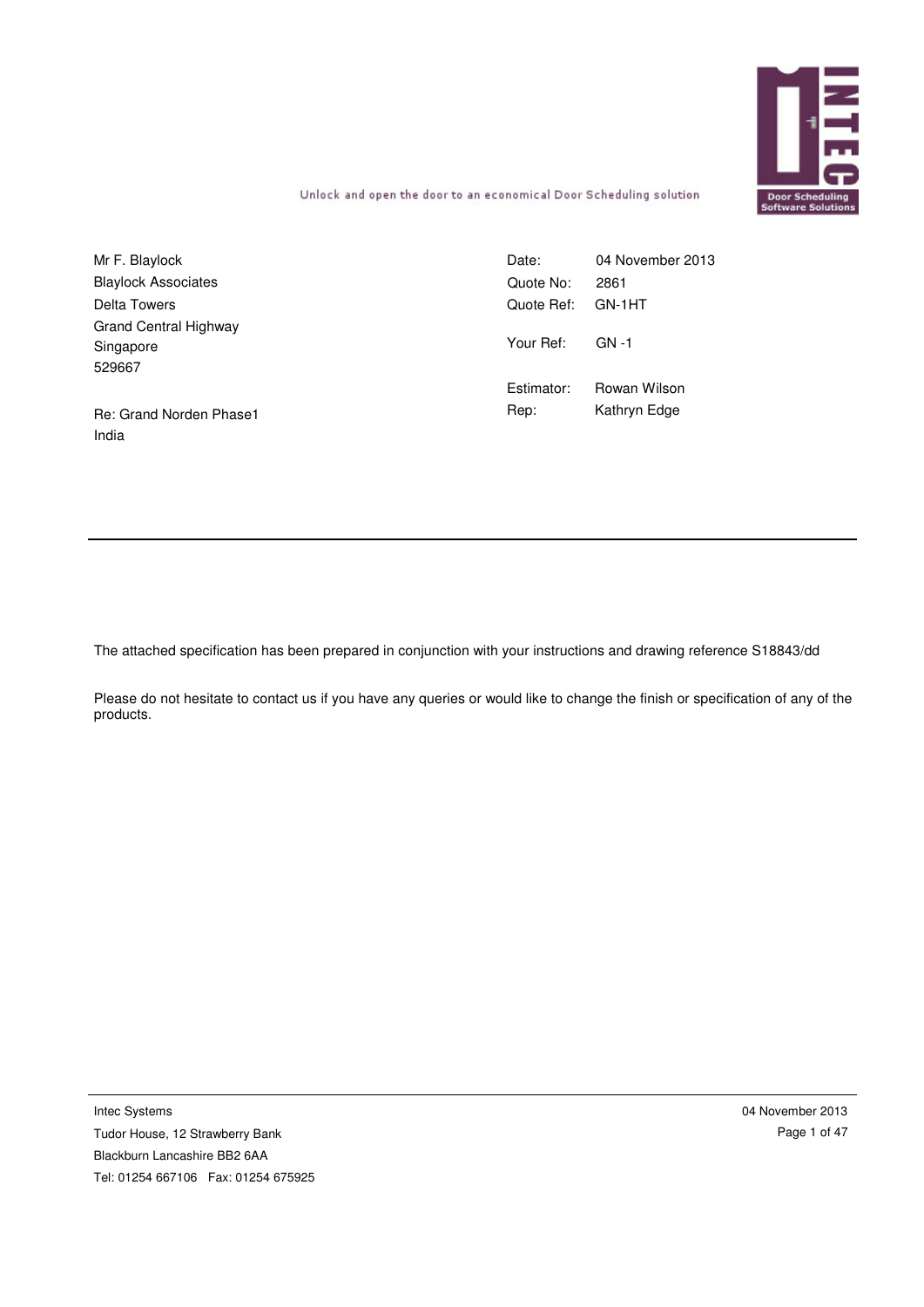

Unlock and open the door to an economical Door Scheduling solution

# **LKGR - Luxury King Guest Room**

| <b>Set Ref</b>  | <b>Set Text</b>      |        | <b>Qty Sell Price Line Total</b> |
|-----------------|----------------------|--------|----------------------------------|
| D <sub>01</sub> | Main Door            | 211.30 | 211.30                           |
| D <sub>02</sub> | W/C Door             | 66.66  | 66.66                            |
| D <sub>03</sub> | <b>Bathroom Door</b> | 95.00  | 95.00                            |
| D <sub>04</sub> | Shower Door          | 105.00 | 105.00                           |
|                 |                      | £      | 477.96                           |

# **Ref. Description**

| Adding Individual Room references allows additional reporting features<br><b>LKGR</b> |  |
|---------------------------------------------------------------------------------------|--|
|---------------------------------------------------------------------------------------|--|

| Total number:            |        |
|--------------------------|--------|
| <b>Total Type Value:</b> | 477.96 |

# **SLGR - Super Luxury Guest Room**

| <b>Set Ref</b>    | <b>Set Text</b>  |        | <b>Qty Sell Price Line Total</b> |
|-------------------|------------------|--------|----------------------------------|
| D <sub>01</sub>   | Main Door        | 211.30 | 211.30                           |
| D <sub>02</sub> L | Bedroom Door     | 576.66 | 576.66                           |
| D03L              | Living Room Door | 521.66 | 521.66                           |
| D <sub>04</sub> L | Bathroom Door    | 538.32 | 538.32                           |
| D <sub>05</sub> L | Bathroom Door    | 521.66 | 521.66                           |
| D <sub>06</sub> L | Wardrobe Door    | 504.99 | 504.99                           |
| D <sub>07</sub> L | Shower Door      | 264.97 | 264.97                           |
|                   |                  | £      | 3139.56                          |

# **Ref. Description**

SLGR

| Total number:            |   |         |
|--------------------------|---|---------|
| <b>Total Type Value:</b> | c | 3139.56 |

Tudor House, 12 Strawberry Bank

Blackburn Lancashire BB2 6AA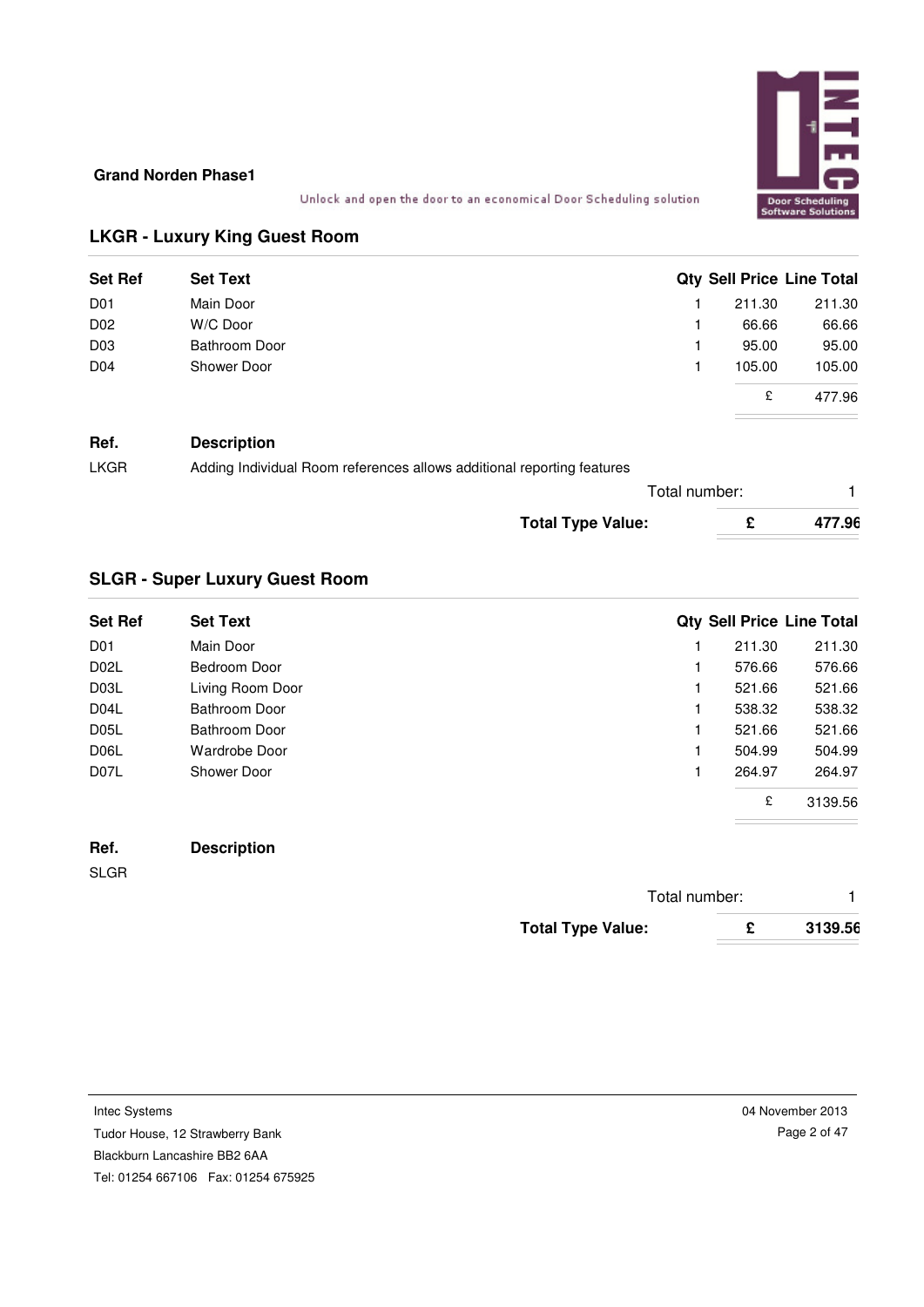

Unlock and open the door to an economical Door Scheduling solution

# **Summary**

| Ref.        | Tvpe        | <b>Description</b>      |                    | Value   |
|-------------|-------------|-------------------------|--------------------|---------|
| LKGR        | LKGR        | Luxury King Guest Room  |                    | 477.96  |
| <b>SLGR</b> | <b>SLGR</b> | Super Luxury Guest Room |                    | 3139.56 |
| 2 items     |             |                         | <b>Total Value</b> | 3617.52 |

Intec Systems Tudor House, 12 Strawberry Bank Blackburn Lancashire BB2 6AA Tel: 01254 667106 Fax: 01254 675925 04 November 2013 Page 3 of 47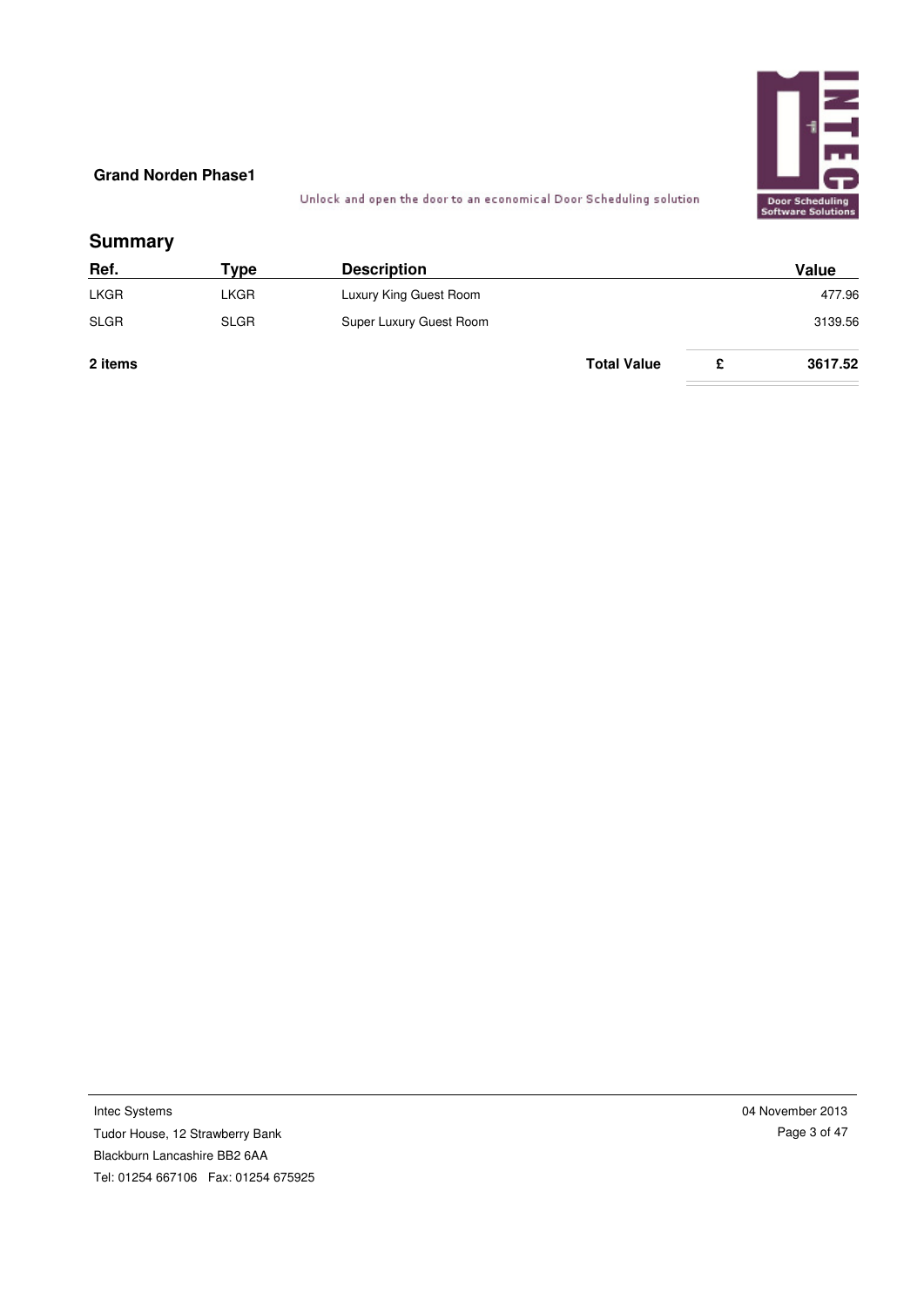

### Unlock and open the door to an economical Door Scheduling solution

# **Door Set Summary**

| <b>Hardware Set Ref:</b> | <b>Main Door</b><br><b>D01</b>                  |                                  |              |               |        |
|--------------------------|-------------------------------------------------|----------------------------------|--------------|---------------|--------|
| <b>Product</b>           | <b>Description</b>                              | Quantity                         | <b>Price</b> | Unit          | Value  |
| 0100-HW-101              | Signature RFID with wing handle                 | 1.                               | 61.32 Each   |               | 61.32  |
| 0100-HW-102              | Lockwood IC5124HO Concealed Cam Action<br>Power | 1                                | 83.33 Each   |               | 83.33  |
| 0100-HW-103              | Lockwood H2BB-03 102 x 76 x 3.0 - 2 Ball Bear   | 4                                |              | 3.33 Each     | 13.32  |
| 0100-HW-104              | Rockwood Door Viewer 190 degree with Flap UL    |                                  |              | 6.67 Each     | 6.67   |
| 0100-HW-105              | Lockwood DSS-01 Security Door Chain SC          |                                  |              | 6.67 Each     | 6.67   |
| 0100-HW-106              | Pemko 411APKL37 Auto Door Bottom (timber door   |                                  | 23.33 Each   |               | 23.33  |
| 0100-HW-107              | Lockwood FS-01 Half Moon Floor Door Stop SSS    |                                  |              | 3.33 Each     | 3.33   |
| 0100-HW-108              | Pemko Adhesive Smoke Seal S88D20 Dark Tan       | 1                                |              | 13.33 Each    | 13.33  |
|                          |                                                 | $\mathbf{2}^-$<br>Doors $\omega$ | 211.30       | £<br>$\equiv$ | 422.60 |

Intec Systems

Tudor House, 12 Strawberry Bank Blackburn Lancashire BB2 6AA Tel: 01254 667106 Fax: 01254 675925 04 November 2013 Page 4 of 47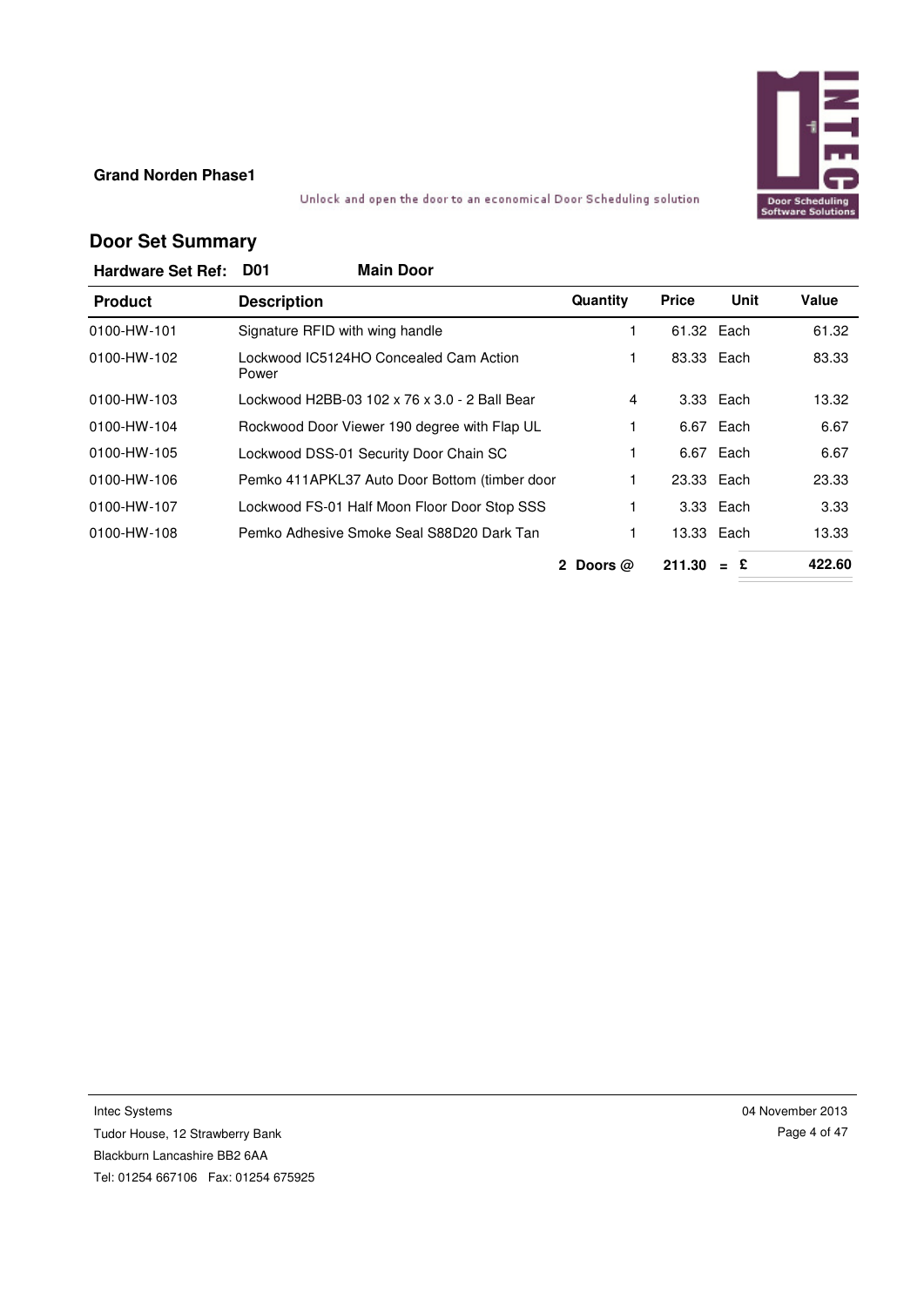

# Unlock and open the door to an economical Door Scheduling solution

| <b>Hardware Set Ref:</b> | D02                         | W/C Door                                      |           |              |            |       |
|--------------------------|-----------------------------|-----------------------------------------------|-----------|--------------|------------|-------|
| <b>Product</b>           | <b>Description</b>          |                                               | Quantity  | <b>Price</b> | Unit       | Value |
| 0100-HW-109              |                             | Henderson Husky 100, Sliding fitting for Timb |           | 33.33 Each   |            | 33.33 |
| 0100-HW-109-2000         | Henderson Track 280A/2000mm |                                               |           |              | 16.67 Each | 16.67 |
| 0100-HW-116              |                             | Lockwood SLD-01 Euro Mortice Sliding Door Loc |           |              | 8.33 Each  | 8.33  |
| 0100-HW-117              |                             | Lockwood SLF-02 Euro Mortice Sliding Door Loc |           |              | 8.33 Each  | 8.33  |
|                          |                             |                                               | Doors $@$ | $66.66 = £$  |            | 66.66 |

Intec Systems Tudor House, 12 Strawberry Bank Blackburn Lancashire BB2 6AA Tel: 01254 667106 Fax: 01254 675925 04 November 2013 Page 5 of 47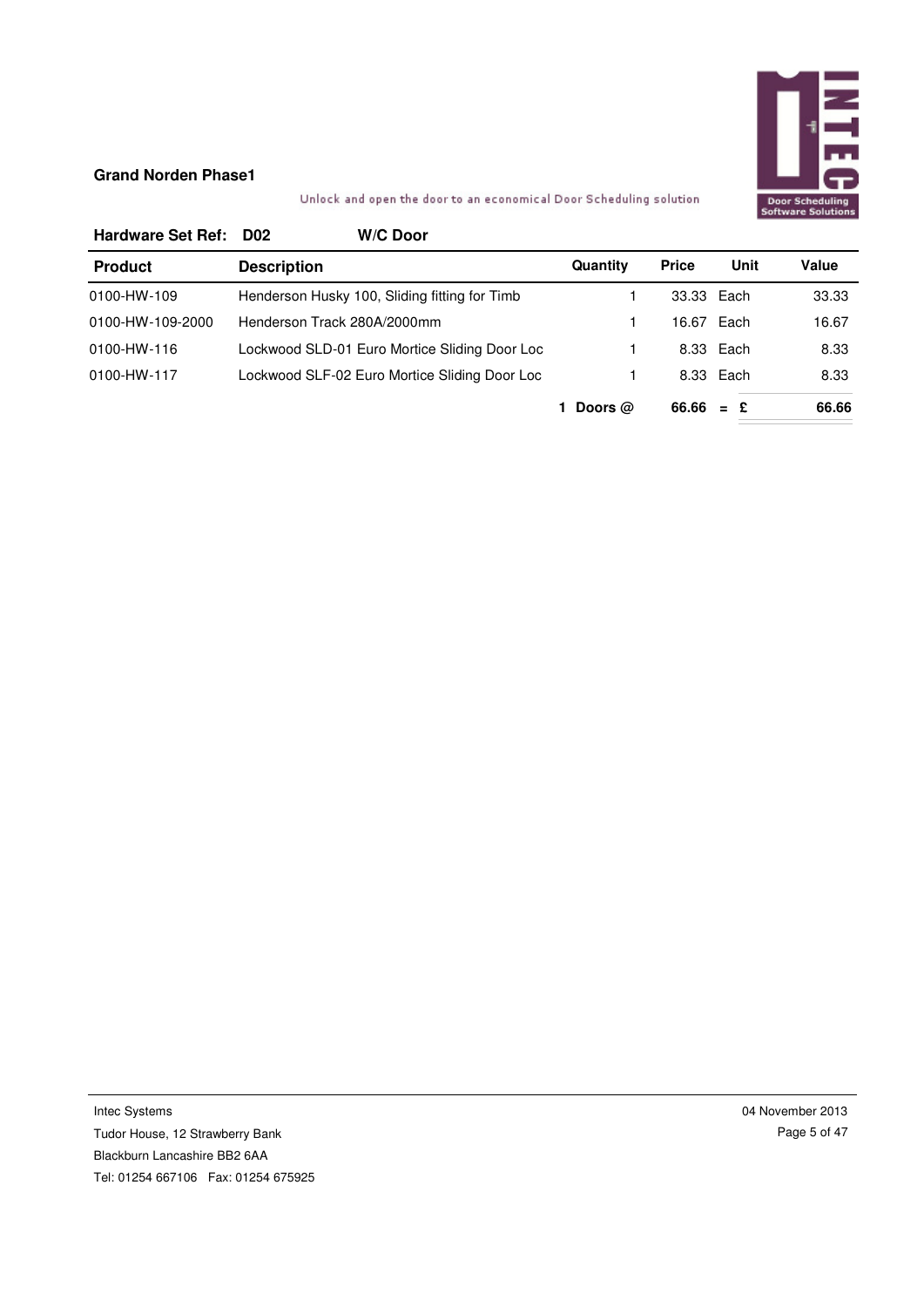

# Unlock and open the door to an economical Door Scheduling solution

| <b>Hardware Set Ref:</b> | <b>Bedroom Door</b><br><b>D02L</b>            |           |              |            |        |
|--------------------------|-----------------------------------------------|-----------|--------------|------------|--------|
| <b>Product</b>           | <b>Description</b>                            | Quantity  | <b>Price</b> | Unit       | Value  |
| 0100-HW-111              | Henderson Pacer 12/75 Glass Sliding fitting   | 2         | 200.00 Each  |            | 400.00 |
| 0100-HW-111-2000         | Henderson 600 Alu Track 2000mm                | 2         | 33.33 Each   |            | 66.66  |
| 0100-HW-112              | Lockwood SD101 SSS Sliding Glass Single Door  | 2         | 41.67 Each   |            | 83.34  |
| 0100-HW-114              | Lockwood BT/35/35 Bathroom (Privacy) Cylinder | 2         |              | 13.33 Each | 26.66  |
|                          |                                               | Doors $@$ | $576.66 = £$ |            | 576.66 |

Intec Systems Tudor House, 12 Strawberry Bank Blackburn Lancashire BB2 6AA Tel: 01254 667106 Fax: 01254 675925 04 November 2013 Page 6 of 47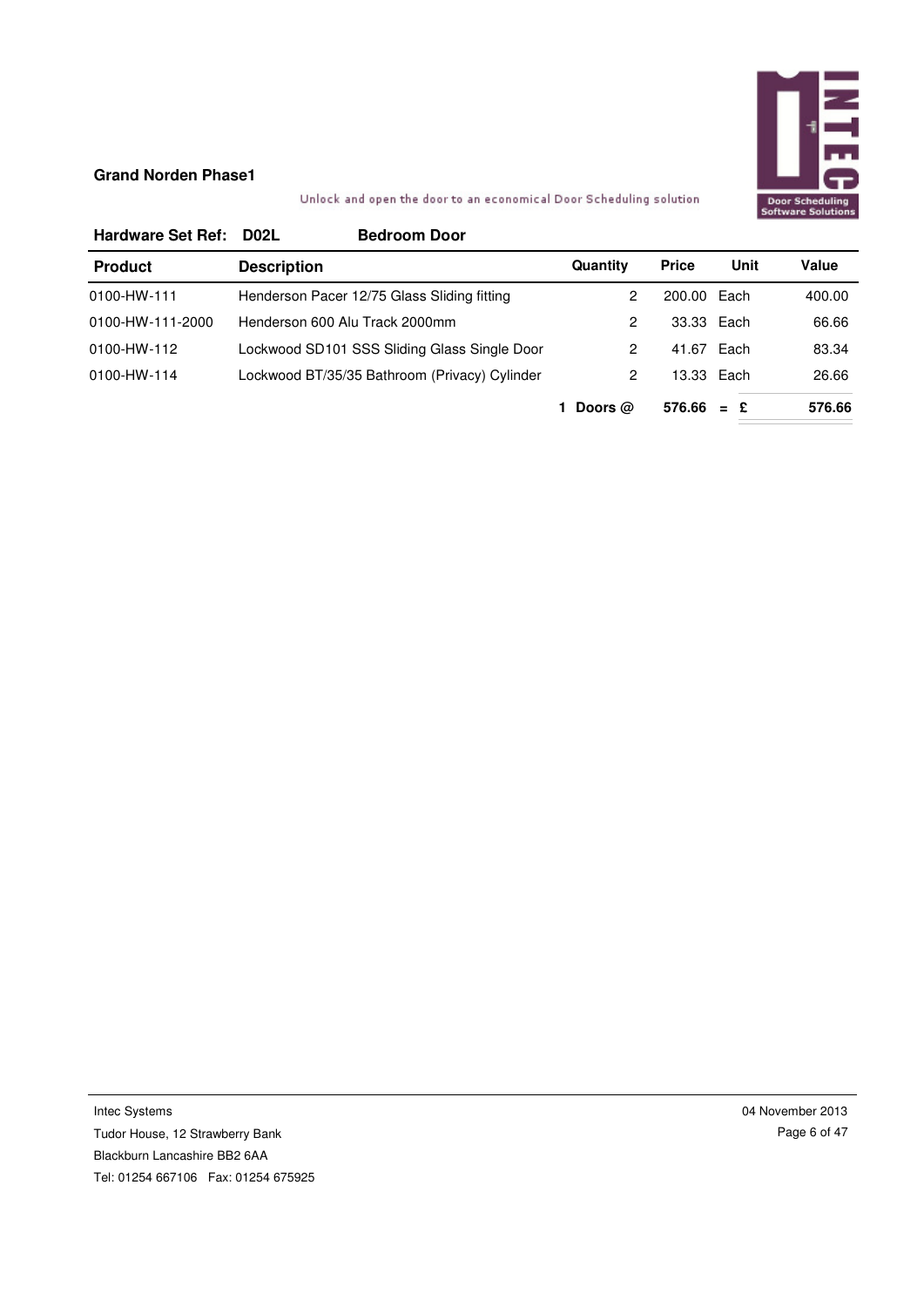

## Unlock and open the door to an economical Door Scheduling solution

| <b>Hardware Set Ref:</b> | <b>Bathroom Door</b><br>D <sub>03</sub>         |                |              |            |       |
|--------------------------|-------------------------------------------------|----------------|--------------|------------|-------|
| <b>Product</b>           | <b>Description</b>                              | Quantity       | <b>Price</b> | Unit       | Value |
| 0100-HW-109              | Henderson Husky 100, Sliding fitting for Timb   |                | 33.33 Each   |            | 33.33 |
| 0100-HW-109-3000         | Henderson Track 280A/3000mm                     |                |              | 16.67 Each | 16.67 |
| 0100-HW-114              | Lockwood BT/35/35 Bathroom (Privacy) Cylinder   |                |              | 13.33 Each | 13.33 |
| 0100-HW-115              | Lockwood FP-04 65mm Diameter Round<br>Concealed | 4              |              | 5.00 Each  | 20.00 |
| 0100-HW-116              | Lockwood SLD-01 Euro Mortice Sliding Door Loc   |                |              | 8.33 Each  | 8.33  |
| 0100-HW-118              | Lockwood EE-01 Euro Mortice Escutcheons SSS     | $\overline{2}$ | 1.67         | Each       | 3.34  |
|                          |                                                 | Doors $@$      | 95.00        | $=$ £      | 95.00 |

Intec Systems Tudor House, 12 Strawberry Bank Blackburn Lancashire BB2 6AA Tel: 01254 667106 Fax: 01254 675925 04 November 2013 Page 7 of 47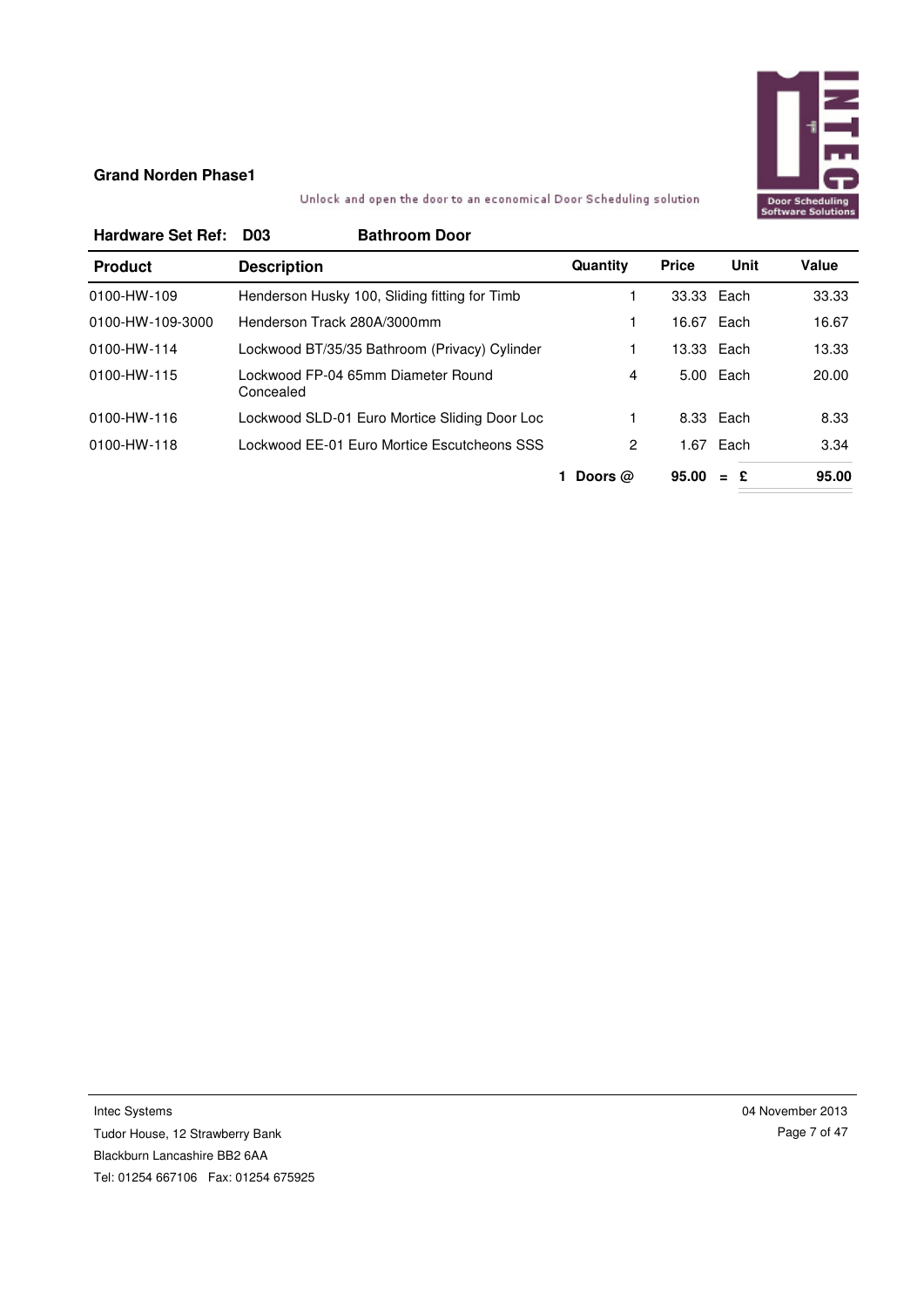

Unlock and open the door to an economical Door Scheduling solution

| <b>Hardware Set Ref:</b> | D03L               | <b>Living Room Door</b>                       |           |              |      |        |
|--------------------------|--------------------|-----------------------------------------------|-----------|--------------|------|--------|
| <b>Product</b>           | <b>Description</b> |                                               | Quantity  | <b>Price</b> | Unit | Value  |
| 0100-HW-111              |                    | Henderson Pacer 12/75 Glass Sliding fitting   |           | 200.00 Each  |      | 400.00 |
| 0100-HW-111-3000         |                    | Henderson 600 Alu Track 3000mm                |           | 50.00 Each   |      | 50.00  |
| 0100-HW-113              |                    | Lockwood SD102 SSS Sliding Glass Double Door  |           | 58.33 Each   |      | 58.33  |
| 0100-HW-114              |                    | Lockwood BT/35/35 Bathroom (Privacy) Cylinder |           | 13.33 Each   |      | 13.33  |
|                          |                    |                                               | Doors $@$ | $521.66 = £$ |      | 521.66 |

Intec Systems Tudor House, 12 Strawberry Bank Blackburn Lancashire BB2 6AA Tel: 01254 667106 Fax: 01254 675925 04 November 2013 Page 8 of 47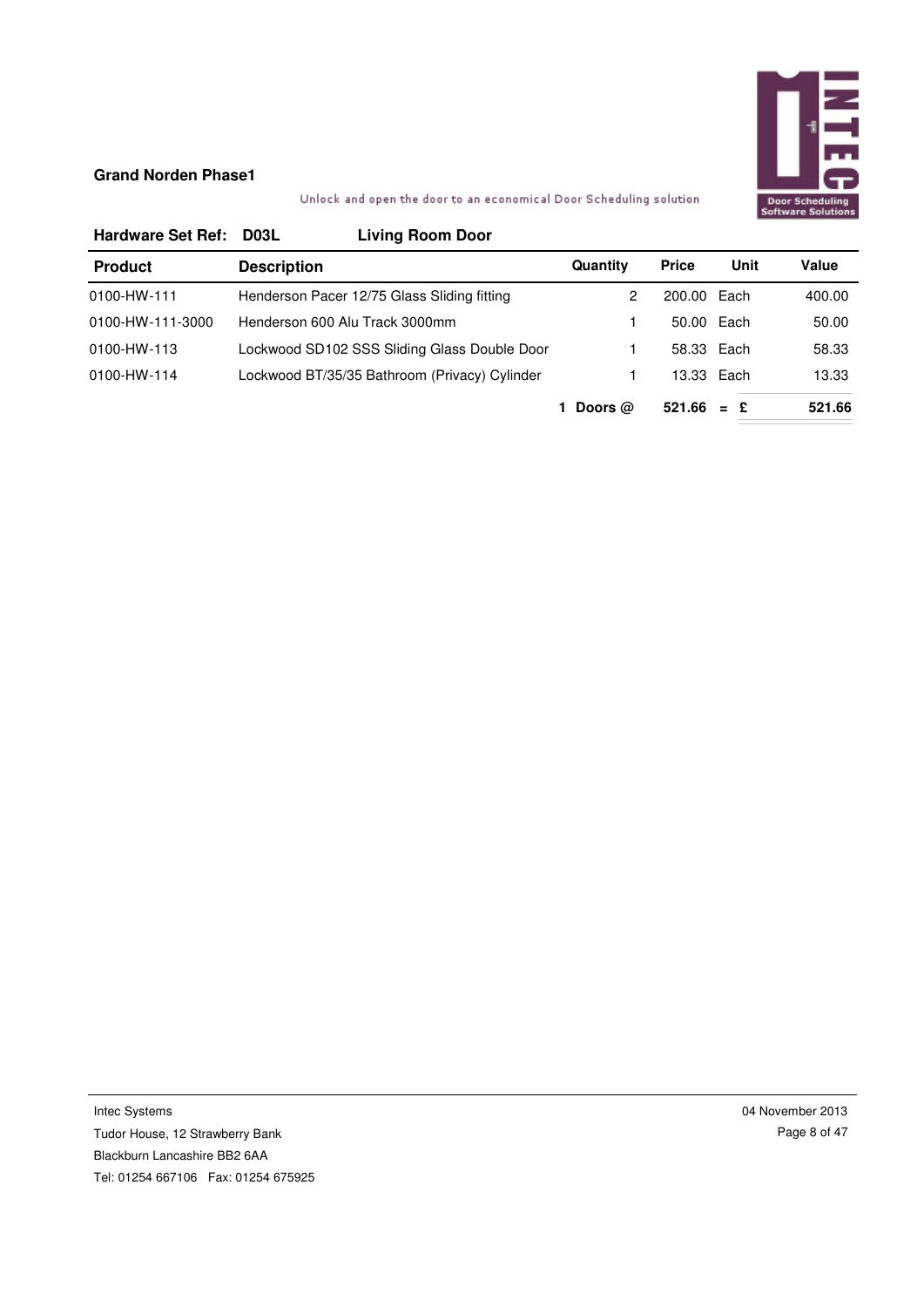

# Unlock and open the door to an economical Door Scheduling solution

| <b>Hardware Set Ref:</b> | D04                | <b>Shower Door</b>                            |           |              |            |        |
|--------------------------|--------------------|-----------------------------------------------|-----------|--------------|------------|--------|
| <b>Product</b>           | <b>Description</b> |                                               | Quantity  | <b>Price</b> | Unit       | Value  |
| 0100-HW-119              |                    | Lockwood L-2121 Shower Hinge Wall to Glass -  | 3         | 20.00 Each   |            | 60.00  |
| 0100-HW-121              |                    | Lockwood L-2815 Shower Handle with Bright Sta |           |              | 11.67 Each | 11.67  |
| 0100-HW-124              |                    | Lockwood LW-2904A Glass to Floor Seal for 8mm |           |              | 8.33 Each  | 8.33   |
| 0100-HW-125              |                    | Lockwood LW-2905A Glass to Floor Seal for 8mm |           |              | 8.33 Each  | 8.33   |
| 0100-HW-126              |                    | Lockwood LW-2907A 180° Glass to Glass Magneti |           | 16.67 Each   |            | 16.67  |
|                          |                    |                                               | Doors $@$ | 105.00       | $=$ £      | 105.00 |

Intec Systems Tudor House, 12 Strawberry Bank Blackburn Lancashire BB2 6AA Tel: 01254 667106 Fax: 01254 675925 04 November 2013 Page 9 of 47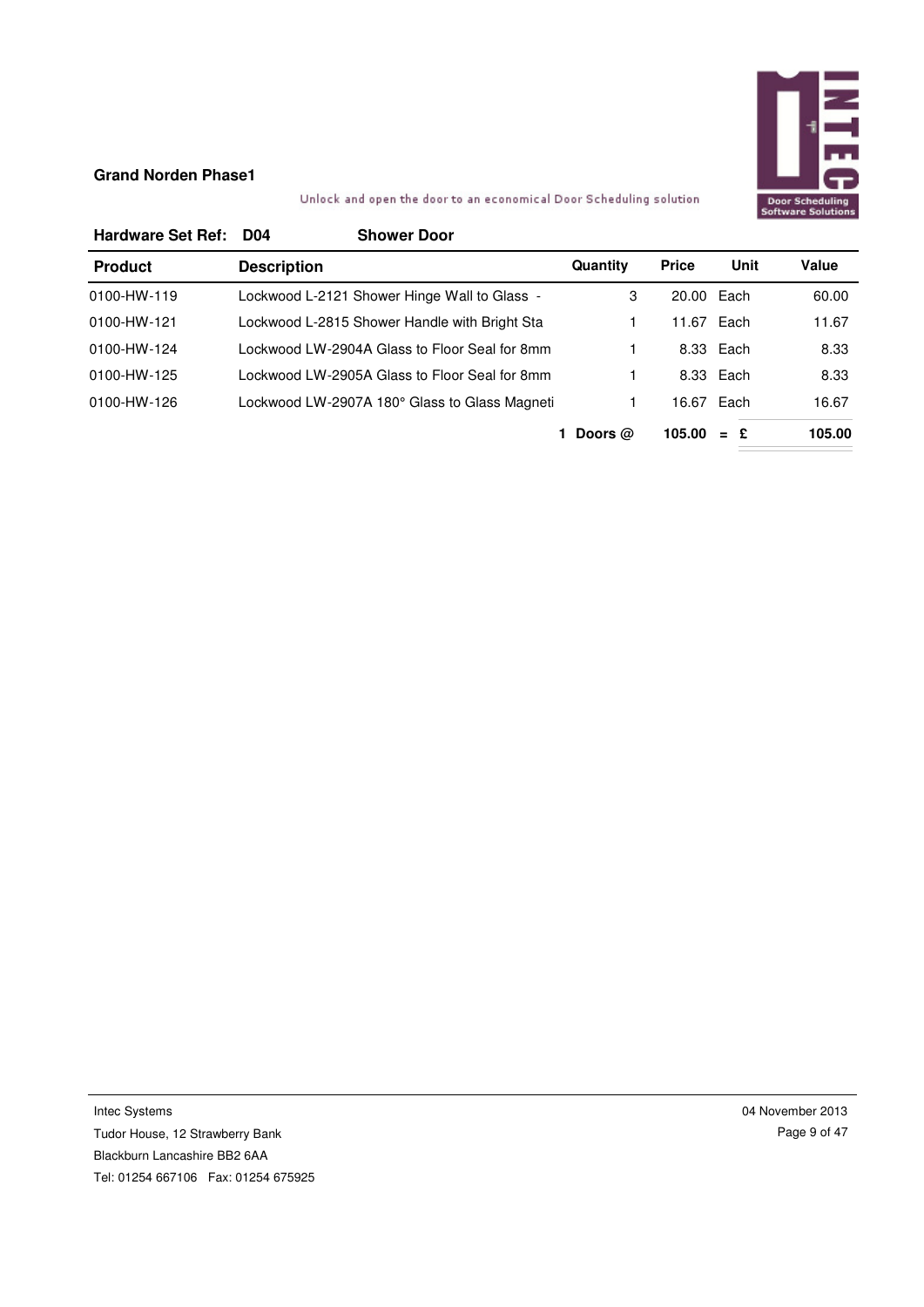

# Unlock and open the door to an economical Door Scheduling solution

| <b>Hardware Set Ref:</b> | D <sub>04</sub> L  | <b>Bathroom Door</b>                          |           |              |      |        |
|--------------------------|--------------------|-----------------------------------------------|-----------|--------------|------|--------|
| <b>Product</b>           | <b>Description</b> |                                               | Quantity  | <b>Price</b> | Unit | Value  |
| 0100-HW-111              |                    | Henderson Pacer 12/75 Glass Sliding fitting   | 2         | 200.00 Each  |      | 400.00 |
| 0100-HW-111-2000         |                    | Henderson 600 Alu Track 2000mm                | 2         | 33.33 Each   |      | 66.66  |
| 0100-HW-113              |                    | Lockwood SD102 SSS Sliding Glass Double Door  |           | 58.33 Each   |      | 58.33  |
| 0100-HW-114              |                    | Lockwood BT/35/35 Bathroom (Privacy) Cylinder |           | 13.33 Each   |      | 13.33  |
|                          |                    |                                               | Doors $@$ | $538.32 = £$ |      | 538.32 |

Intec Systems Tudor House, 12 Strawberry Bank Blackburn Lancashire BB2 6AA Tel: 01254 667106 Fax: 01254 675925 04 November 2013 Page 10 of 47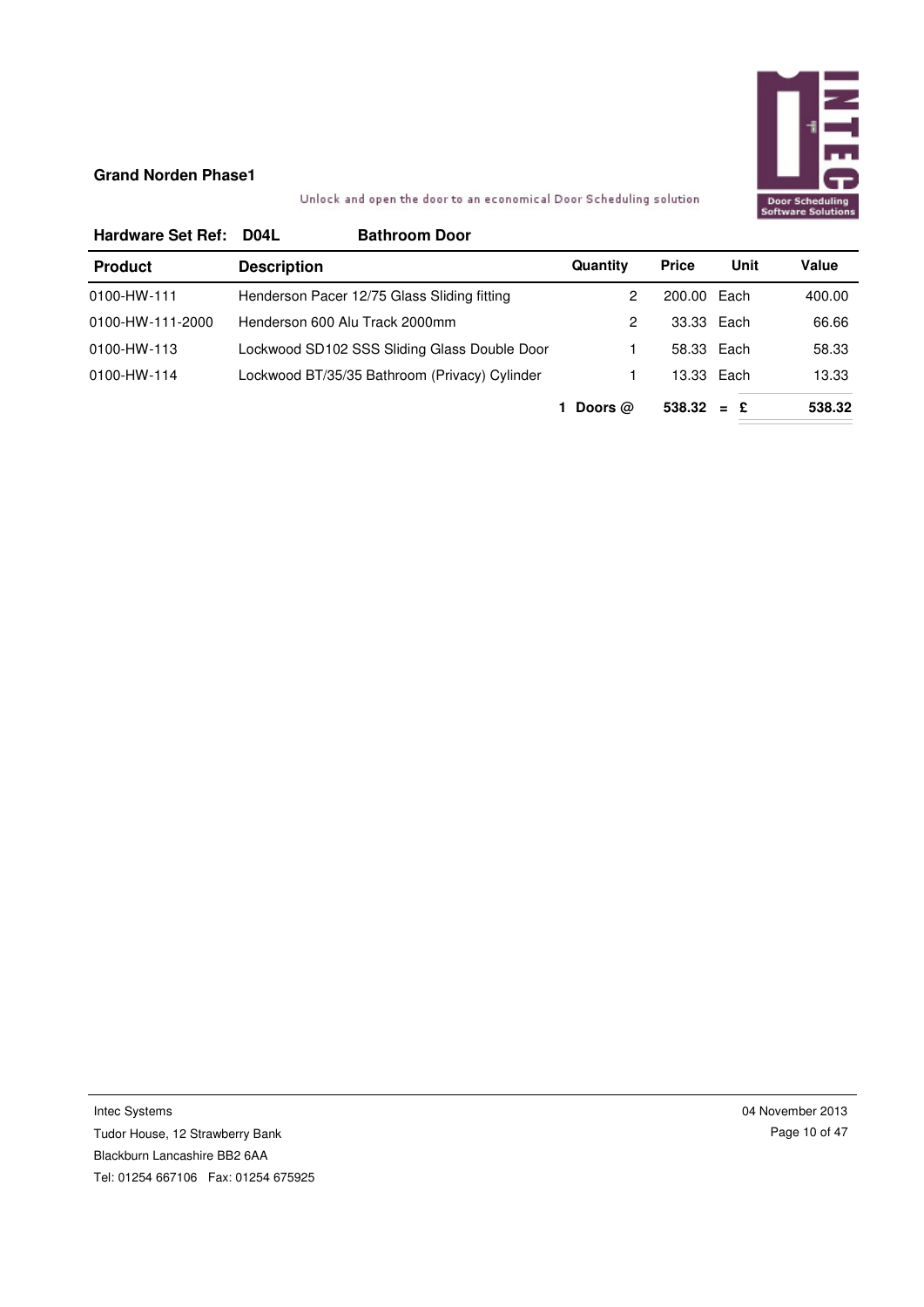

# Unlock and open the door to an economical Door Scheduling solution

| <b>Hardware Set Ref:</b> | <b>D05L</b>        | <b>Bathroom Door</b>                          |           |              |      |        |
|--------------------------|--------------------|-----------------------------------------------|-----------|--------------|------|--------|
| <b>Product</b>           | <b>Description</b> |                                               | Quantity  | <b>Price</b> | Unit | Value  |
| 0100-HW-111              |                    | Henderson Pacer 12/75 Glass Sliding fitting   | 2         | 200.00 Each  |      | 400.00 |
| 0100-HW-111-3000         |                    | Henderson 600 Alu Track 3000mm                |           | 50.00 Each   |      | 50.00  |
| 0100-HW-113              |                    | Lockwood SD102 SSS Sliding Glass Double Door  |           | 58.33 Each   |      | 58.33  |
| 0100-HW-114              |                    | Lockwood BT/35/35 Bathroom (Privacy) Cylinder |           | 13.33 Each   |      | 13.33  |
|                          |                    |                                               | Doors $@$ | $521.66 = E$ |      | 521.66 |

Intec Systems Tudor House, 12 Strawberry Bank Blackburn Lancashire BB2 6AA Tel: 01254 667106 Fax: 01254 675925 04 November 2013 Page 11 of 47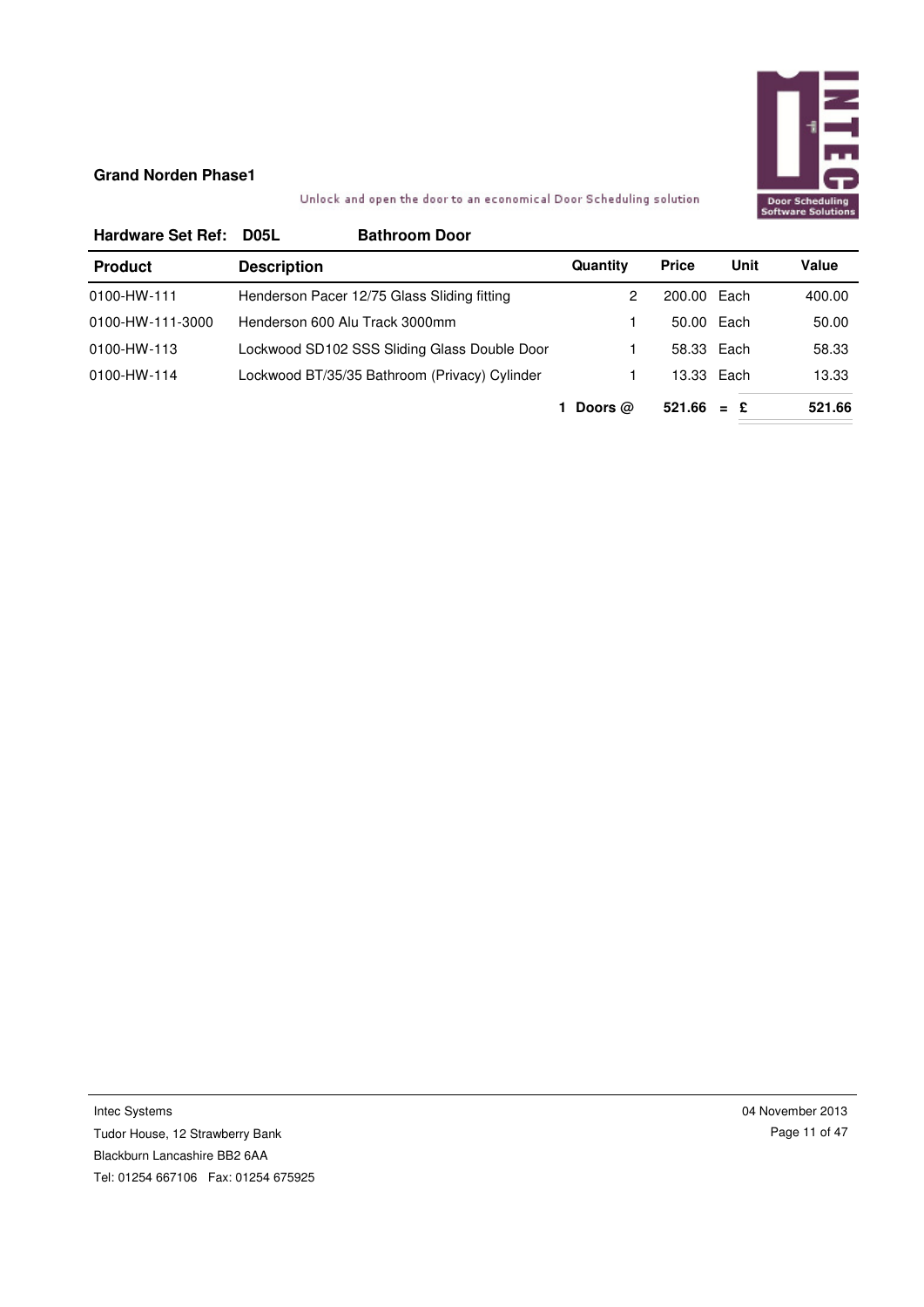

# Unlock and open the door to an economical Door Scheduling solution

| <b>Hardware Set Ref:</b> | D <sub>06</sub> L  | <b>Wardrobe Door</b>                          |           |              |      |        |
|--------------------------|--------------------|-----------------------------------------------|-----------|--------------|------|--------|
| <b>Product</b>           | <b>Description</b> |                                               | Quantity  | <b>Price</b> | Unit | Value  |
| 0100-HW-111              |                    | Henderson Pacer 12/75 Glass Sliding fitting   | 2         | 200.00 Each  |      | 400.00 |
| 0100-HW-111-2000         |                    | Henderson 600 Alu Track 2000mm                |           | 33.33 Each   |      | 33.33  |
| 0100-HW-113              |                    | Lockwood SD102 SSS Sliding Glass Double Door  |           | 58.33 Each   |      | 58.33  |
| 0100-HW-114              |                    | Lockwood BT/35/35 Bathroom (Privacy) Cylinder |           | 13.33 Each   |      | 13.33  |
|                          |                    |                                               | Doors $@$ | $504.99 = E$ |      | 504.99 |

Intec Systems Tudor House, 12 Strawberry Bank Blackburn Lancashire BB2 6AA Tel: 01254 667106 Fax: 01254 675925 04 November 2013 Page 12 of 47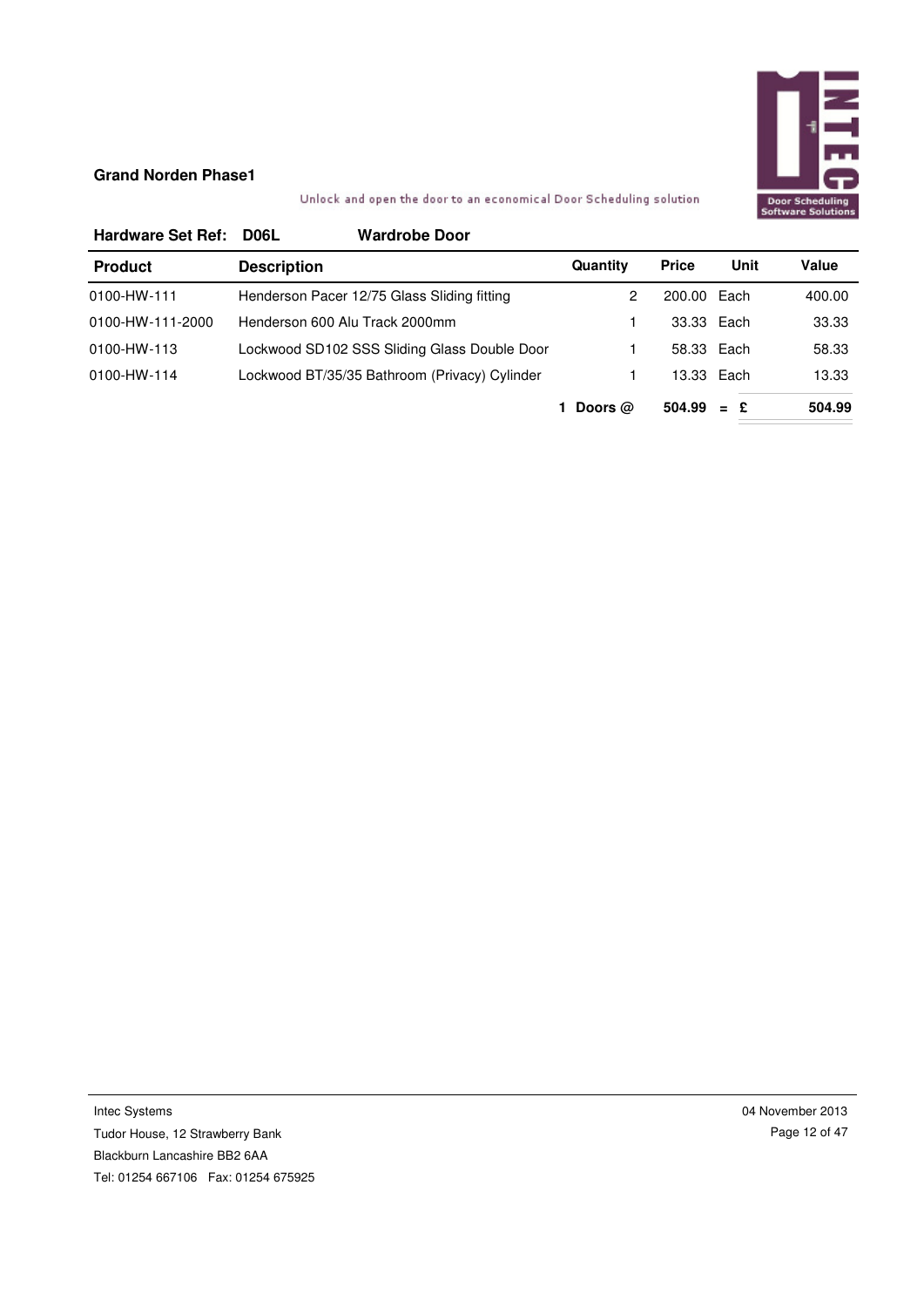

Unlock and open the door to an economical Door Scheduling solution

| <b>Hardware Set Ref:</b> | D07L<br><b>Shower Door</b>                    |                |              |           |        |
|--------------------------|-----------------------------------------------|----------------|--------------|-----------|--------|
| <b>Product</b>           | <b>Description</b>                            | Quantity       | <b>Price</b> | Unit      | Value  |
| 0100-HW-120              | Lockwood L-2123 Shower Hinge Glass to Glass 1 | 6              | 33.33 Each   |           | 199.98 |
| 0100-HW-121              | Lockwood L-2815 Shower Handle with Bright Sta | 2              | 11.67 Each   |           | 23.34  |
| 0100-HW-122              | Lockwood LW-2900A Glass to Glass Seal for 8mm | $\overline{2}$ |              | 8.33 Each | 16.66  |
| 0100-HW-123              | Lockwood LW-2901A Glass to Glass Seal for 8mm | 2              |              | 8.33 Each | 16.66  |
| 0100-HW-124              | Lockwood LW-2904A Glass to Floor Seal for 8mm |                |              | 8.33 Each | 8.33   |
|                          |                                               | Doors $@$      | 264.97       | $=$ £     | 264.97 |

Intec Systems Tudor House, 12 Strawberry Bank Blackburn Lancashire BB2 6AA Tel: 01254 667106 Fax: 01254 675925 04 November 2013 Page 13 of 47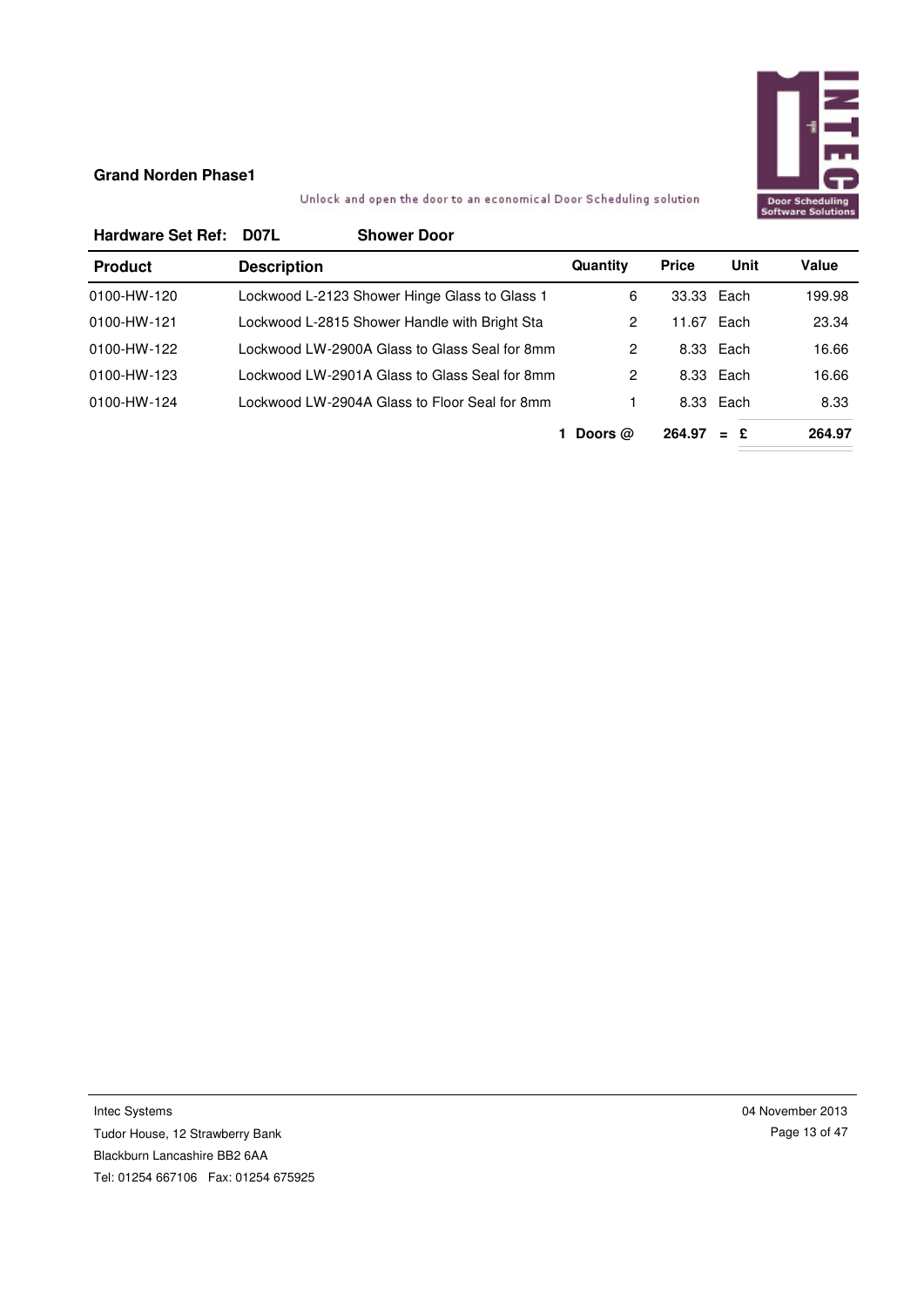

Unlock and open the door to an economical Door Scheduling solution

# **Product Summary**

| <b>Product Code</b> | <b>Description</b>                                                    |                | <b>Qty Price</b> | Unit | Value   |
|---------------------|-----------------------------------------------------------------------|----------------|------------------|------|---------|
|                     | 0100-HW-113 Lockwood SD102 SSS Sliding Glass Double Door              | 4              | 58.33            | Each | 233.32  |
|                     | 0100-HW-102 Lockwood IC5124HO Concealed Cam Action Power              | 2              | 83.33            | Each | 166.66  |
|                     | 0100-HW-103 Lockwood H2BB-03 102 x 76 x 3.0 - 2 Ball Bear             | 8              | 3.33             | Each | 26.64   |
|                     | 0100-HW-104 Rockwood Door Viewer 190 degree with Flap UL              | $\overline{c}$ | 6.67             | Each | 13.34   |
|                     | 10100-HW-105 Lockwood DSS-01 Security Door Chain SC                   | 2              | 6.67             | Each | 13.34   |
|                     | 0100-HW-106 Pemko 411APKL37 Auto Door Bottom (timber door             | 2              | 23.33            | Each | 46.66   |
|                     | 0100-HW-107 Lockwood FS-01 Half Moon Floor Door Stop SSS              | 2              | 3.33             | Each | 6.66    |
|                     | 0100-HW-108 Pemko Adhesive Smoke Seal S88D20 Dark Tan                 | 2              | 13.33            | Each | 26.66   |
|                     | 0100-HW-109 Henderson Husky 100, Sliding fitting for Timb             | 2              | 33.33            | Each | 66.66   |
|                     | 0100-HW-109-2Henderson Track 280A/2000mm                              | 1              | 16.67            | Each | 16.67   |
|                     | 0100-HW-109-(Henderson Track 280A/3000mm                              | 1              | 16.67            | Each | 16.67   |
|                     | 0100-HW-111 Henderson Pacer 12/75 Glass Sliding fitting               | 10             | 200.00           | Each | 2000.00 |
|                     | 0100-HW-111-2Henderson 600 Alu Track 2000mm                           | 5              | 33.33            | Each | 166.65  |
|                     | 0100-HW-101 Signature RFID with wing handle                           | 2              | 61.32            | Each | 122.64  |
|                     | 0100-HW-112 Lockwood SD101 SSS Sliding Glass Single Door              | 2              | 41.67            | Each | 83.34   |
|                     | ≠≠ৰাষ্ট্ৰম≊ 0100-HW-126 Lockwood LW-2907A 180° Glass to Glass Magneti | 1              | 16.67            | Each | 16.67   |
|                     | 2 0100-HW-114 Lockwood BT/35/35 Bathroom (Privacy) Cylinder           | 7              | 13.33            | Each | 93.31   |

Intec Systems

Tudor House, 12 Strawberry Bank

Blackburn Lancashire BB2 6AA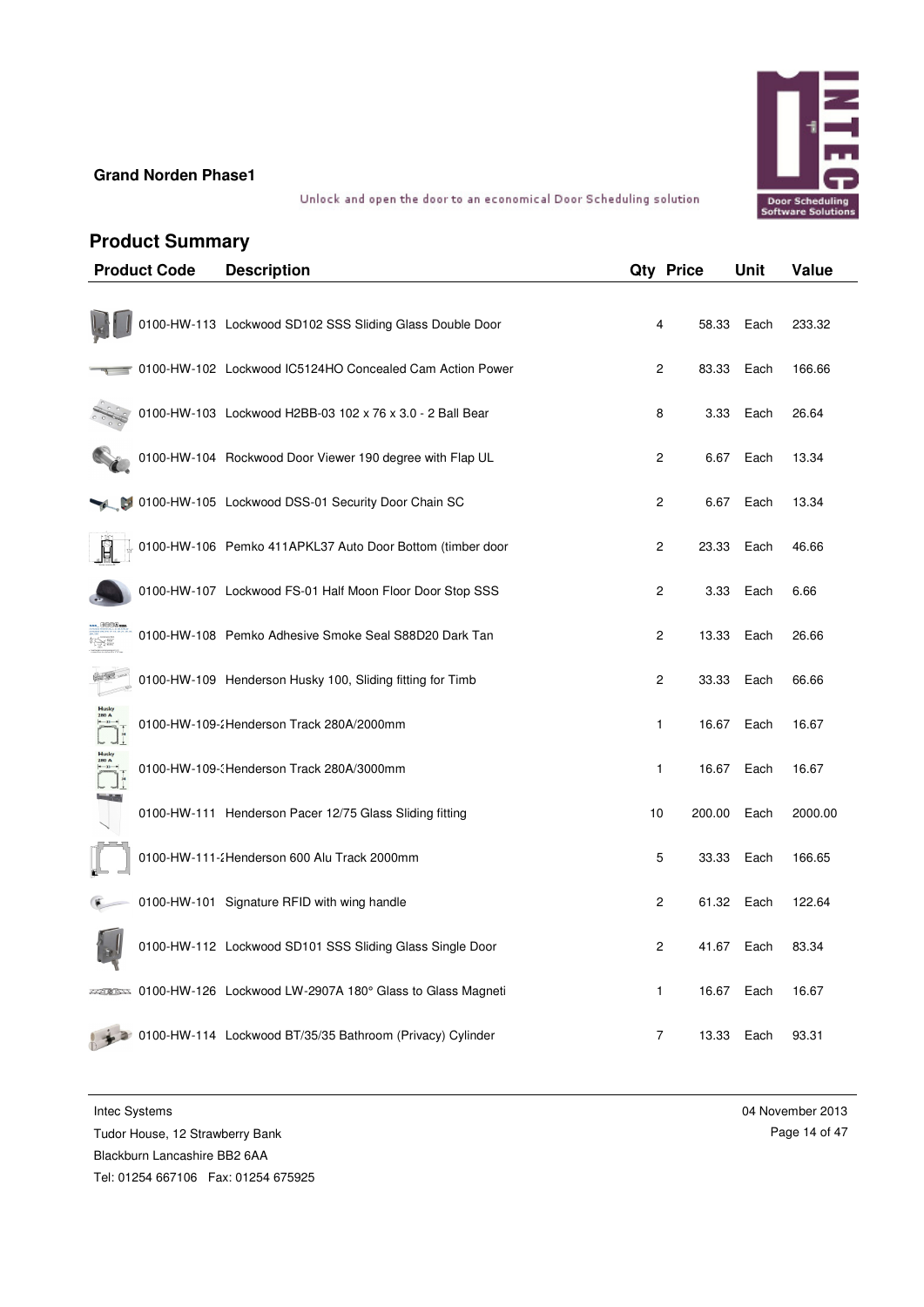

Unlock and open the door to an economical Door Scheduling solution

|  | <b>Total Items:</b>                                       | 85 | Value:         |       | £    | 3617.52 |
|--|-----------------------------------------------------------|----|----------------|-------|------|---------|
|  | 0100-HW-111-3Henderson 600 Alu Track 3000mm               |    | 2              | 50.00 | Each | 100.00  |
|  | 0100-HW-125 Lockwood LW-2905A Glass to Floor Seal for 8mm |    | 1              | 8.33  | Each | 8.33    |
|  | 0100-HW-124 Lockwood LW-2904A Glass to Floor Seal for 8mm |    | 2              | 8.33  | Each | 16.66   |
|  | 0100-HW-123 Lockwood LW-2901A Glass to Glass Seal for 8mm |    | $\overline{c}$ | 8.33  | Each | 16.66   |
|  | 55 External Cockwood LW-2900A Glass to Glass Seal for 8mm |    | $\overline{c}$ | 8.33  | Each | 16.66   |
|  | 0100-HW-121 Lockwood L-2815 Shower Handle with Bright Sta |    | 3              | 11.67 | Each | 35.01   |
|  | 0100-HW-120 Lockwood L-2123 Shower Hinge Glass to Glass 1 |    | 6              | 33.33 | Each | 199.98  |
|  | 0100-HW-119 Lockwood L-2121 Shower Hinge Wall to Glass -  |    | 3              | 20.00 | Each | 60.00   |
|  | 0100-HW-118 Lockwood EE-01 Euro Mortice Escutcheons SSS   |    | 2              | 1.67  | Each | 3.34    |
|  | 0100-HW-117 Lockwood SLF-02 Euro Mortice Sliding Door Loc |    | 1              | 8.33  | Each | 8.33    |
|  | 0100-HW-116 Lockwood SLD-01 Euro Mortice Sliding Door Loc |    | $\overline{c}$ | 8.33  | Each | 16.66   |
|  | 0100-HW-115 Lockwood FP-04 65mm Diameter Round Concealed  |    | 4              | 5.00  | Each | 20.00   |
|  |                                                           |    |                |       |      |         |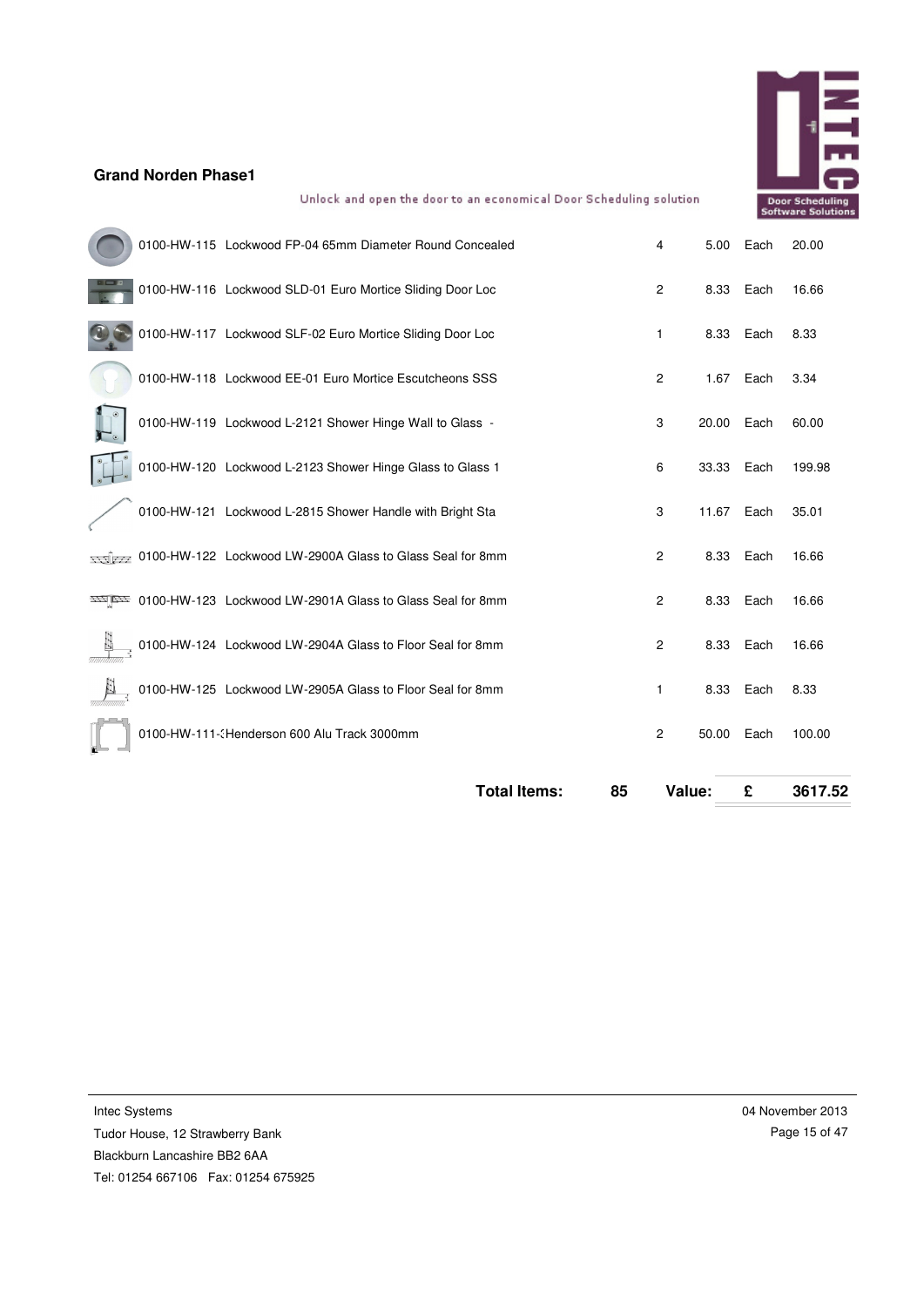

Unlock and open the door to an economical Door Scheduling solution

# **0100-HW-101**

Signature RFID with wing handle



Signature RFID with wing handle

| <b>Used In</b>                                                                                                                                          | Qty |                                                                                                                                                                                |                  |
|---------------------------------------------------------------------------------------------------------------------------------------------------------|-----|--------------------------------------------------------------------------------------------------------------------------------------------------------------------------------|------------------|
| <b>LKGR</b>                                                                                                                                             |     |                                                                                                                                                                                |                  |
| <b>SLGR</b>                                                                                                                                             |     |                                                                                                                                                                                |                  |
| Manufacturer: ASSA ABLOY / VING CARD<br>Type:<br>Model: SIGNATURE RFID<br>WITH WING HANDLE<br>Fin: POLISHED CHROME<br>Color:<br>Size: AS SHOWN<br>Note: |     |                                                                                                                                                                                |                  |
| Source:<br><b>VINGCARD</b><br><b>INDIA</b><br>Rashan Mandarte<br>Mobile: +91 9773357503                                                                 |     |                                                                                                                                                                                |                  |
| Notes:<br>1 : All door hardware must comply with local code fire regulation.<br>3 : To submit samples for approval if selections are substituted        |     | 2 : Number of magnetic catches, hinges, position & sizes to be adviced by manufacturer<br>4 : Specified hardware handling refer to location of doors as per shown on drawings. |                  |
| Intec Systems                                                                                                                                           |     |                                                                                                                                                                                | 04 November 2013 |
| Tudor House, 12 Strawberry Bank                                                                                                                         |     |                                                                                                                                                                                | Page 16 of 47    |
| Blackburn Lancashire BB2 6AA                                                                                                                            |     |                                                                                                                                                                                |                  |
| Tel: 01254 667106  Fax: 01254 675925                                                                                                                    |     |                                                                                                                                                                                |                  |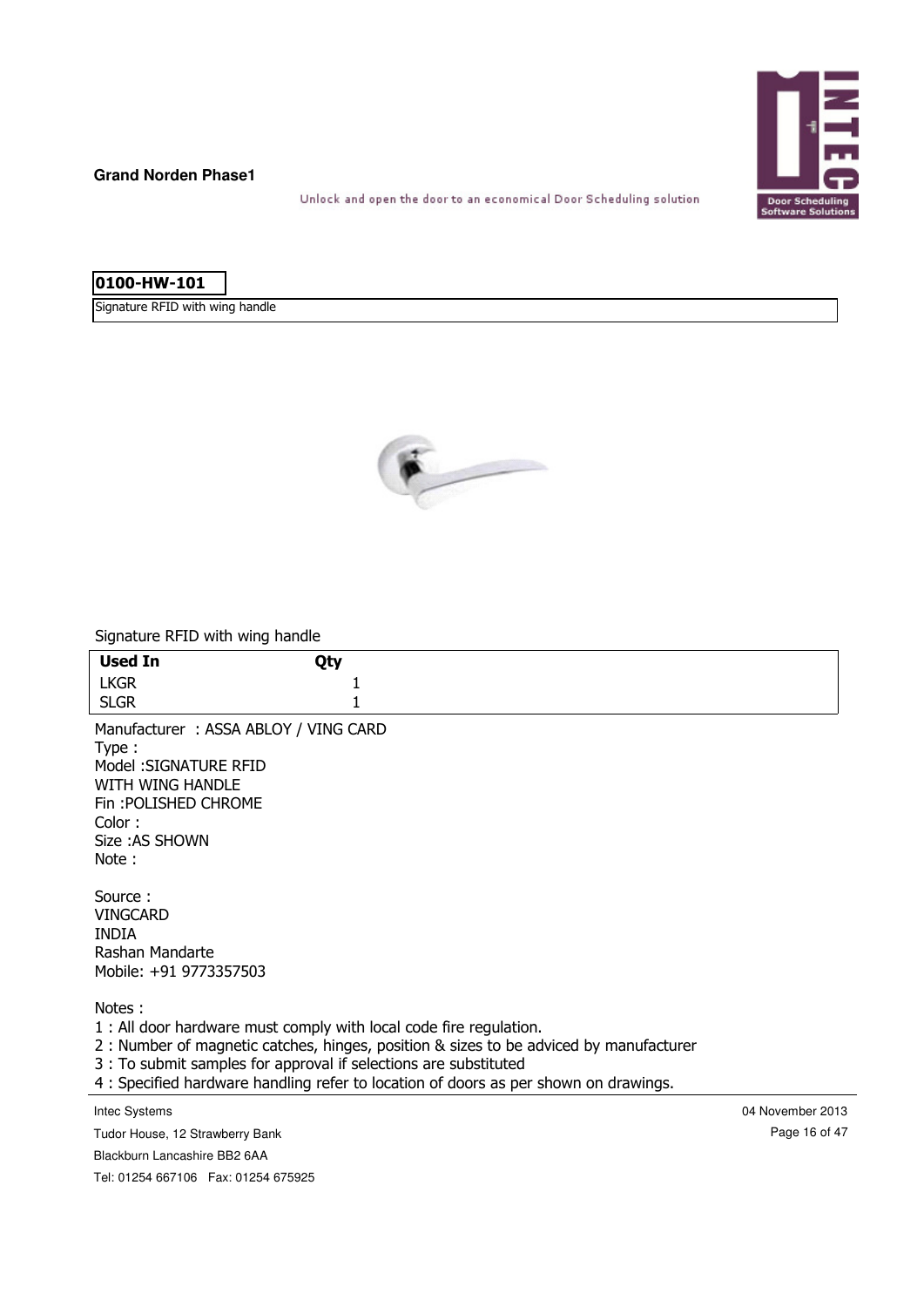

Unlock and open the door to an economical Door Scheduling solution

# **0100-HW-102**

Lockwood IC5124HO Concealed Cam Action Power



Lockwood IC5124HO Concealed Cam Action Power Adjustable Door closer, Size 2-4, Hold Open, Silver Concealed Cam Action Door Closer

| <b>Used In</b> | Qty |
|----------------|-----|
| LKGR<br>SLGR   |     |
|                |     |

Manufacturer : ASSA ABLOY Model :LOCKWOOD IC5124HO Fin :SILVER

Source : KRAMAR ARCHITECTURAL SOLUTIONS MUMBAI Email :info@kramar.net.in Tel : +91 97780933456

Notes :

- 1 : All door hardware must comply with local code fire regulation.
- 2 : Number of magnetic catches, hinges, position & sizes to be adviced by manufacturer
- 3 : To submit samples for approval if selections are substituted
- 4 : Specified hardware handling refer to location of doors as per shown on drawings.

Intec Systems

Tudor House, 12 Strawberry Bank

Blackburn Lancashire BB2 6AA

Tel: 01254 667106 Fax: 01254 675925

04 November 2013 Page 17 of 47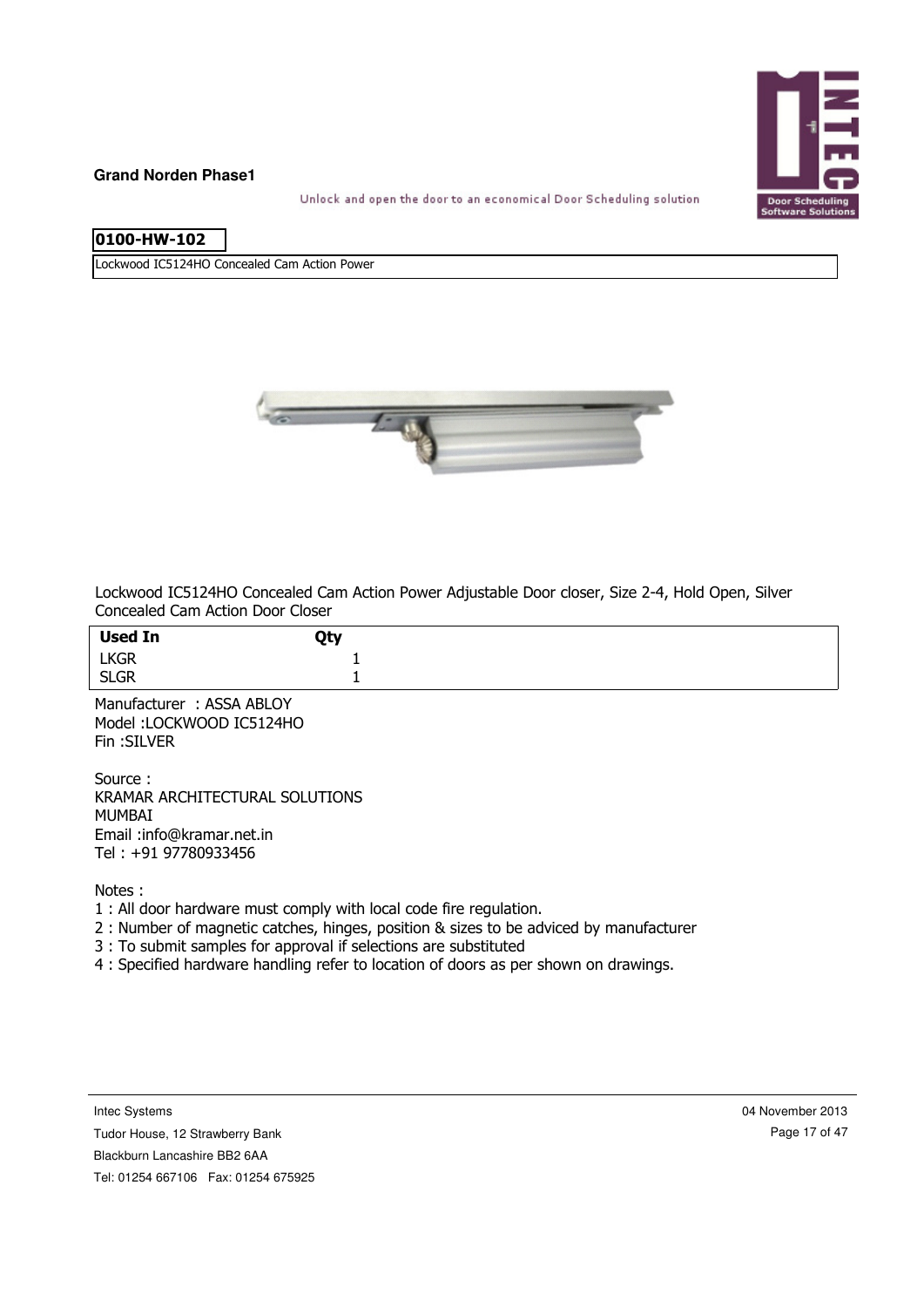

Unlock and open the door to an economical Door Scheduling solution

|--|

Lockwood H2BB-03 102 x 76 x 3.0 - 2 Ball Bear



Lockwood H2BB-03 102 x 76 x 3.0 - 2 Ball Bearing Button Tipped SSS 304

- Stainless Steel Ball Bearing Button Tip Hinge
- Shall be suitable for interior / exterior doors
- Shall be with two ball bearings
- Shall be manufactured of SS304 Stainless Steel
- Shall be with Fixed Pins of Standard Imperial Hole pattern
- Shall be of size 102 x 76 x 3.0mm

| <b>Used In</b> | Qty |
|----------------|-----|
| LKGR<br>SLGR   |     |
|                |     |

Manufacturer : ASSA ABLO Model :LOCKWOOD H2BB-02 Fin :SATIN STAINLESS STEEL Size :102 x 76 x 3.0 mm

Source : KRAMAR ARCHITECTURAL SOLUTIONS MUMBAI Email :info@kramar.net.in Tel : +91 97780933456

Notes :

1 : All door hardware must comply with local code fire regulation.

2 : Number of magnetic catches, hinges, position & sizes to be adviced by manufacturer

- 3 : To submit samples for approval if selections are substituted
- 4 : Specified hardware handling refer to location of doors as per shown on drawings.

Intec Systems

04 November 2013 Page 18 of 47

Blackburn Lancashire BB2 6AA

Tudor House, 12 Strawberry Bank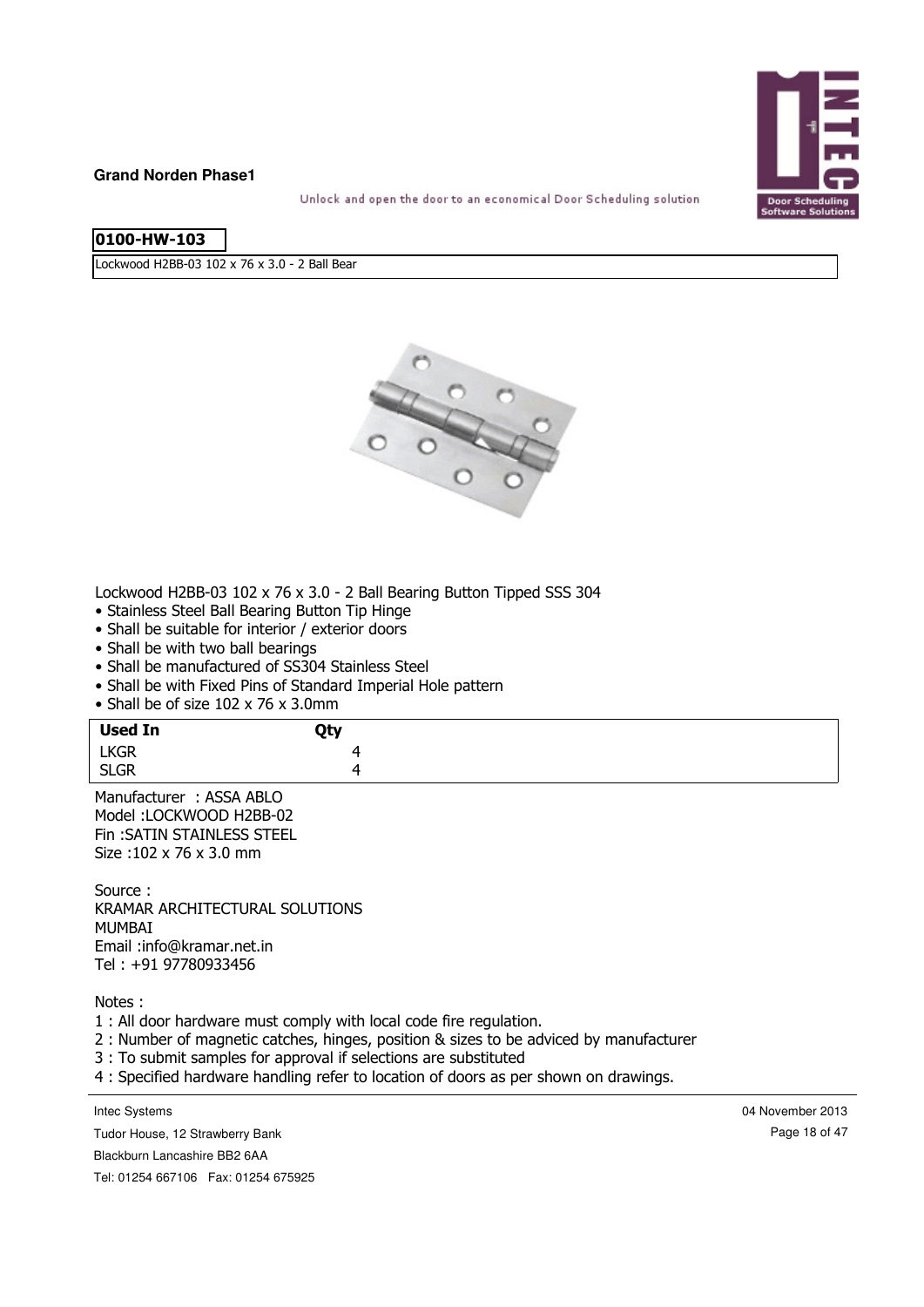

Unlock and open the door to an economical Door Scheduling solution

| 0100-HW-10 |
|------------|
|------------|

Rockwood Door Viewer 190 degree with Flap UL



Rockwood Door Viewer 190 degree with Flap UL listed 626 US26D

- 190° Door Viewer, with Flap
- Shall be UL listed for Fire Door Application

| <b>Used In</b> | Qty   |
|----------------|-------|
| <b>LKGR</b>    |       |
| <b>SLGR</b>    | <br>— |

Manufacturer : ASSA ABLO Model :ROCKWOOD DOOR VIEWER 190° WITH FLAP - UL LISTED Fin :SATIN CHROMIUM PLATED

Source : KRAMAR ARCHITECTURAL SOLUTIONS MUMBAI Email :info@kramar.net.in Tel : +91 97780933456

Notes :

- 1 : All door hardware must comply with local code fire regulation.
- 2 : Number of magnetic catches, hinges, position & sizes to be adviced by manufacturer
- 3 : To submit samples for approval if selections are substituted
- 4 : Specified hardware handling refer to location of doors as per shown on drawings.

Intec Systems

Tudor House, 12 Strawberry Bank

Blackburn Lancashire BB2 6AA

Tel: 01254 667106 Fax: 01254 675925

04 November 2013 Page 19 of 47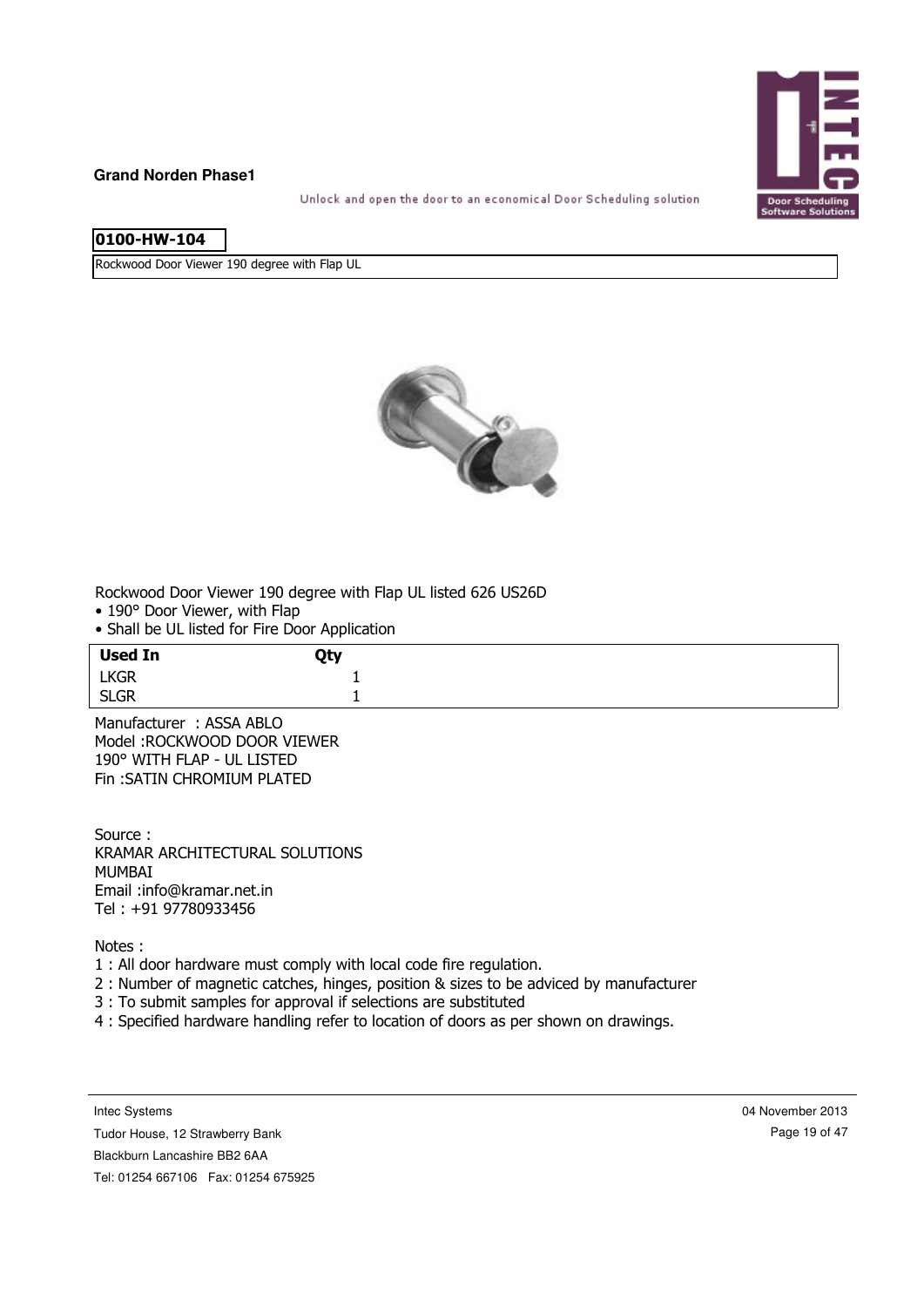

Unlock and open the door to an economical Door Scheduling solution

| 0100-HW-105 |  |
|-------------|--|
|             |  |

Lockwood DSS-01 Security Door Chain SC



Lockwood DSS-01 Security Door Chain SC

- Security Door Chain
- Shall be made of 304 Grade Stainless Steel
- Shall have Satin Stainless Steel finish

| <b>Used In</b> | Qty |
|----------------|-----|
| <b>LKGR</b>    |     |
| <b>SLGR</b>    | -   |

Intec Systems

Tudor House, 12 Strawberry Bank

Blackburn Lancashire BB2 6AA

Tel: 01254 667106 Fax: 01254 675925

04 November 2013 Page 20 of 47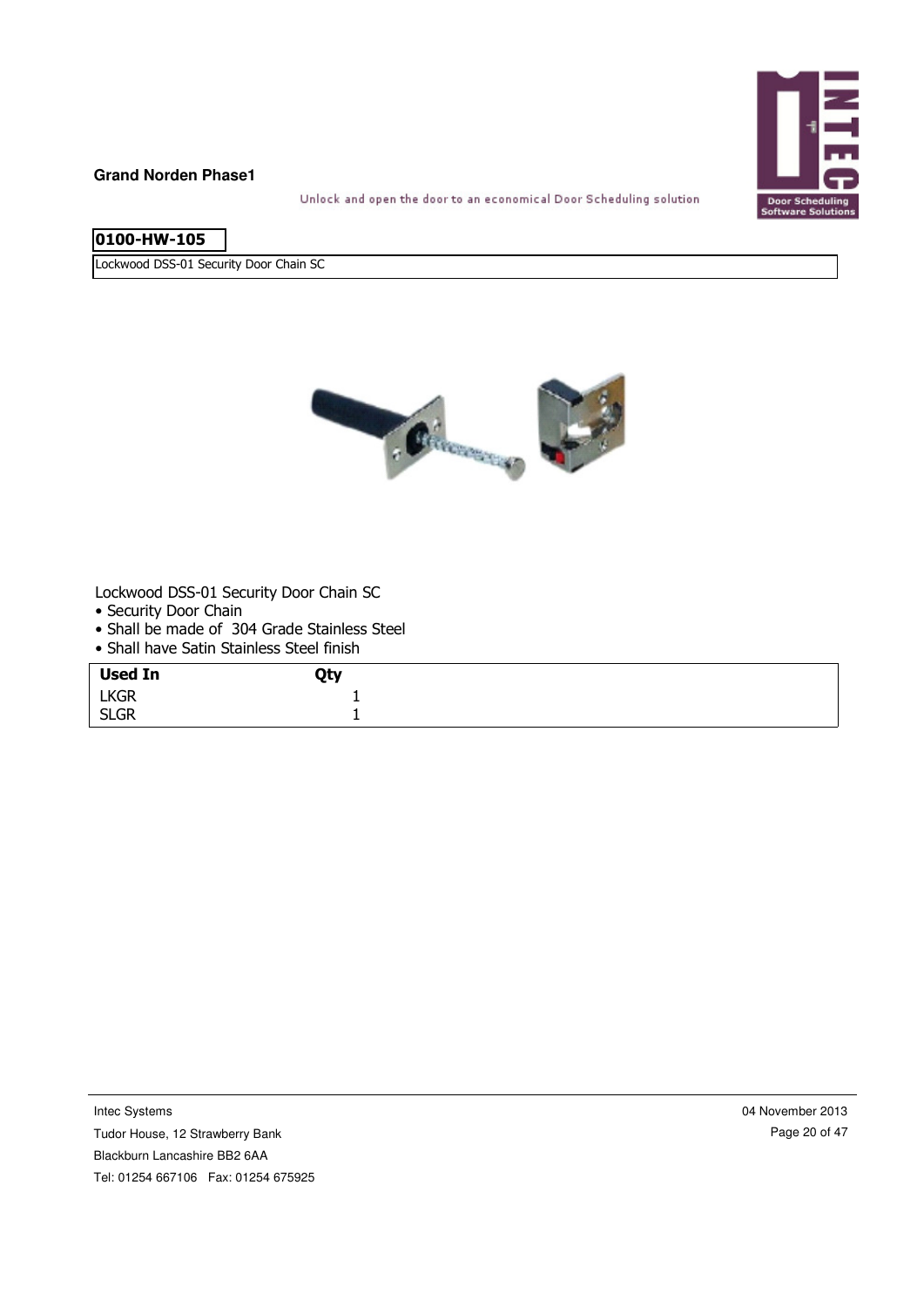

Unlock and open the door to an economical Door Scheduling solution

|  | l0100-HW-106 |  |
|--|--------------|--|
|  |              |  |

Pemko 411APKL37 Auto Door Bottom (timber door



Pemko 411APKL37 Auto Door Bottom (timber door)

• Shall carry manufacturer's warranty of 5 years

• The automatic door bottom shall be non handed, reversible and fully mortise

• The door bottom should be made of an aluminium case that surrounds a movable drop bar seal.

• The drop bar seal shall be actuated by a plunger which contacts the Hinge jamb as the door is closing,

forcing the drop-bar seal down against the floor/threshold

• The drop bar seal actuation mechanism shall cause the drop bar seal to always actuate on the hinge side first. Thus preventing the seal from skidding along the floor/threshold while the door is being closed. Not allowing a door hang-up.

• Shall be tested for air infiltration in accordance with the requirements of ASTM E-283 Rate of Air Leakage Through Exterior Windows, Curtain Walls, and Doors.

• Shall be Listed by WYLE Laboratories as having been tested in accordance with Underwriters Laboratories Inc.®, Standard UL 1784-2001 Air Leakage Tests of Door Assemblies, and meet the performance criteria for allowable air leakage as specified in NFPA 105-99 Installation of Smoke Control Door Assemblies.

• Shall be fire rated, classified and listed (U.S.A. and Canada) to meet the requirements/standards of UL10B, UL10C, UL10C (Edge Sealing) and UBC7.2 (positive pressure).

• Shall be acoustically tested in accordance with ASTM E 90-97 Standard Test Method for Laboratory Measurement of Airborne Sound Transmission Loss of Building Partitions, and ASTM E 1408-91 Standard Test Method for Laboratory Measurement of Sound Transmission Loss of Door Panels and Door Systems.

• Shall be voluntarily submitted to rigid third party testing and follow-up audits to confirm that these products fully and continuously meet or exceed the requirements of their underlying ANSI / BHMA Standards.

| Used In     | Qty |  |
|-------------|-----|--|
| <b>LKGR</b> |     |  |
| <b>SLGR</b> |     |  |
|             |     |  |

Intec Systems

Tudor House, 12 Strawberry Bank

Blackburn Lancashire BB2 6AA

Tel: 01254 667106 Fax: 01254 675925

04 November 2013 Page 21 of 47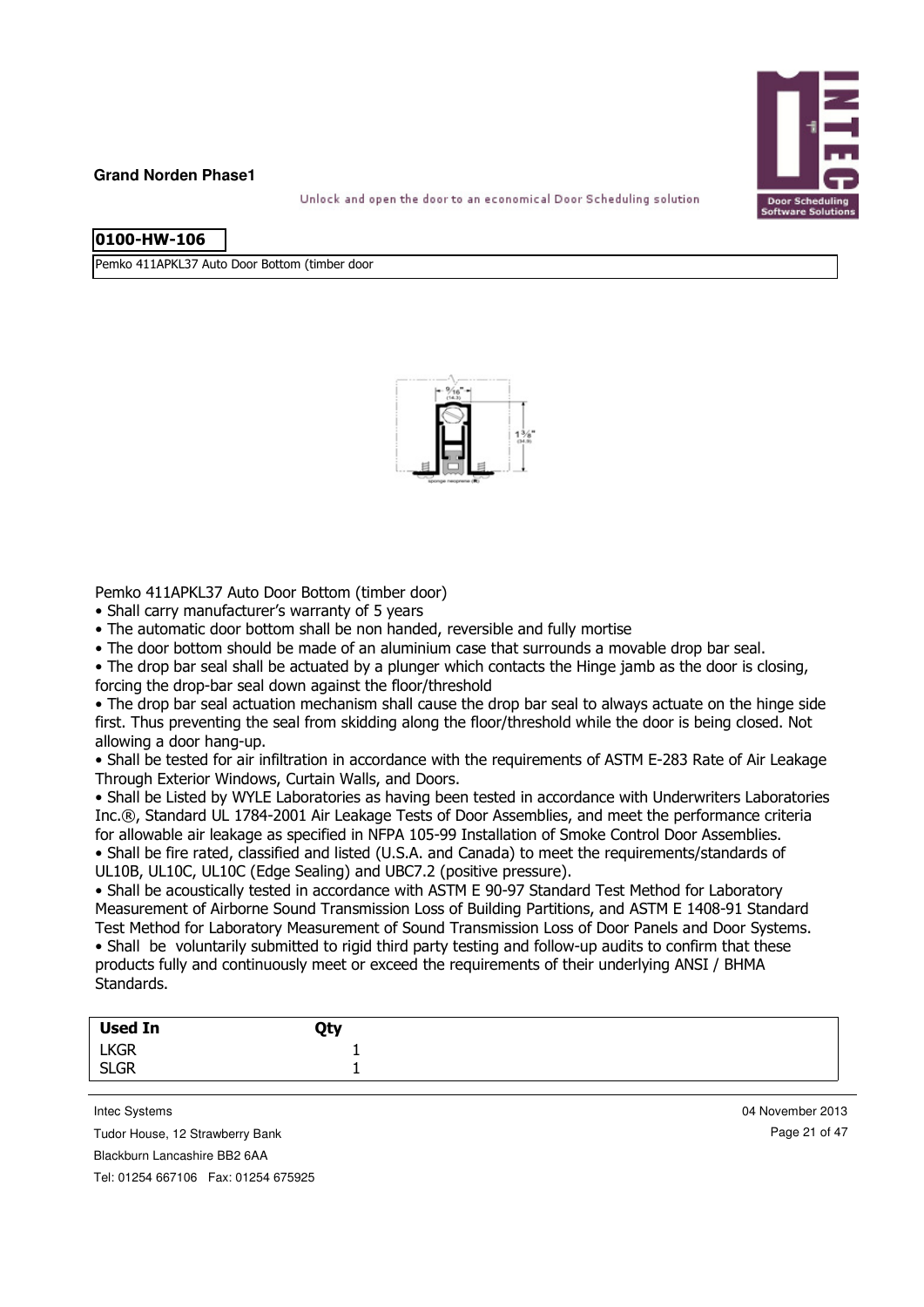

Unlock and open the door to an economical Door Scheduling solution

| 0100-HW-107 |  |
|-------------|--|

Lockwood FS-01 Half Moon Floor Door Stop SSS



Lockwood FS-01 Half Moon Floor Door Stop SSS

• Half Moon Floor Door Stop

• Shall be made of 304 Grade Stainless Steel • Shall have Satin Stainless Steel finish

| <b>Used In</b> | Qty |
|----------------|-----|
| <b>LKGR</b>    |     |
| <b>SLGR</b>    |     |

Tudor House, 12 Strawberry Bank Blackburn Lancashire BB2 6AA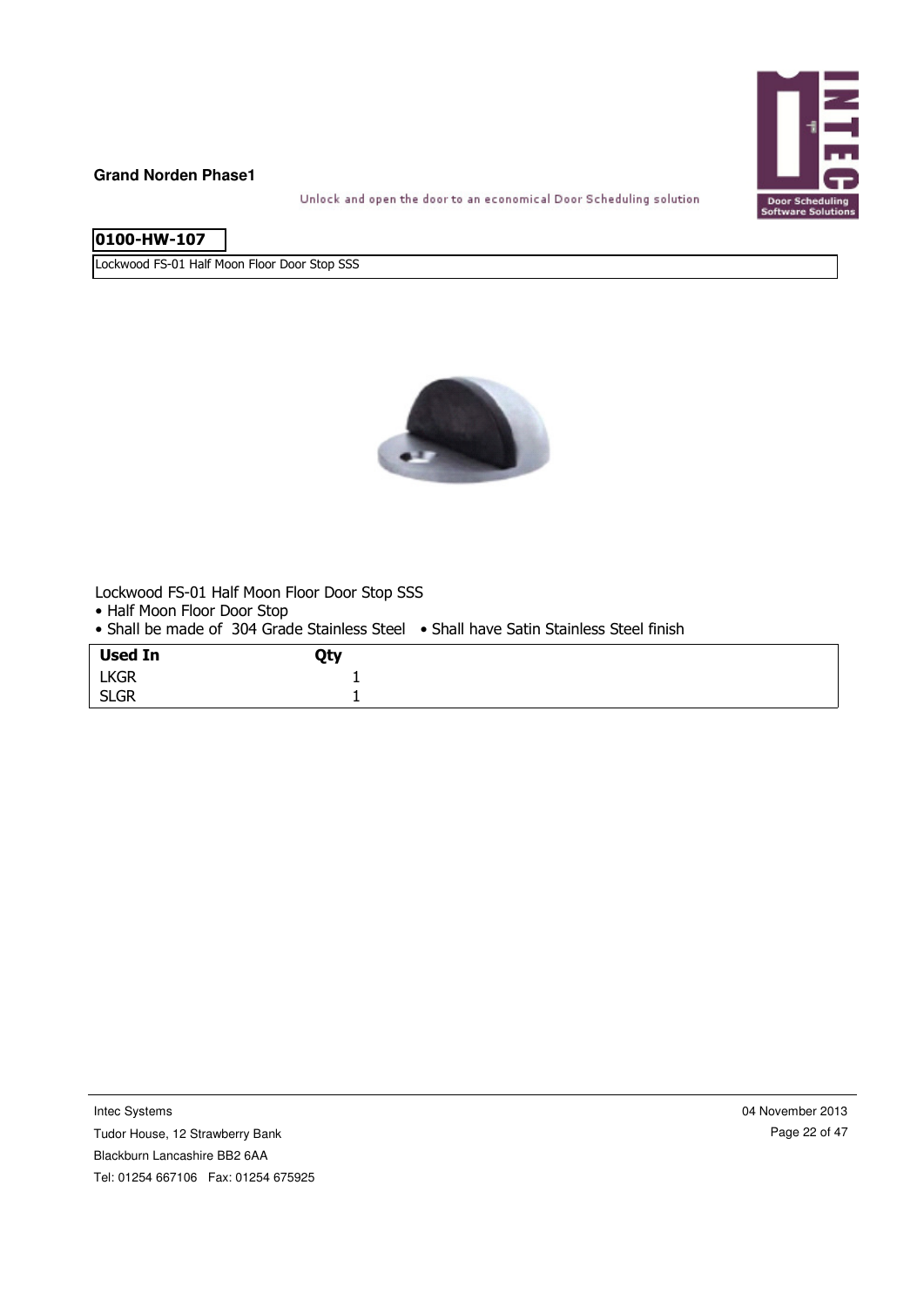

Unlock and open the door to an economical Door Scheduling solution

| 0100-HW-108 |  |
|-------------|--|
|             |  |
|             |  |
|             |  |

Pemko Adhesive Smoke Seal S88D20 Dark Tan



Pemko Adhesive Smoke Seal S88D20 Dark Tan

• The silicone seal shall be extruded from high temperature silicone, effective between -58 degree Fahrenheit to 450 degree Fahrenheit

- Shall be self -extinguishing and non-toxic
- Shall be unaffected by ultraviolet rays, sunlight and ozone
- Shall be impervious to fungus and mild dew, and shall not deteriorate under normal pressure
- Sound tested in accordance with ASTM E 90-97 and ASTM E 1408-91.
- Shall confirm to ANSI/BHMA 156.22- 2005 standard for door gasketing systems.
- Shall be fire rated and classified to meet the requirements/ standards of UL10B, UL10C, UBC7.2
- Shall meet FAR 25.853 Airworthiness standards for compartment interiors

• Smoke tested in accordance with UBC 7-2 and UL 1784-01; meets the requirements of NFPA 105-99 "Standard for the installation of door assemblies and other opening protectives"

- Air infiltration tested in accordance with ASTM E-283 -04. Air infiltration is only 0.09 cfm /ft of crack
- The Seal shall begin compressing at 1/4". Compresses to seal upto 1/16" gap.

| <b>Used In</b> | Qty |  |
|----------------|-----|--|
| <b>LKGR</b>    | -   |  |
| <b>SLGR</b>    |     |  |

Intec Systems

Tudor House, 12 Strawberry Bank

Blackburn Lancashire BB2 6AA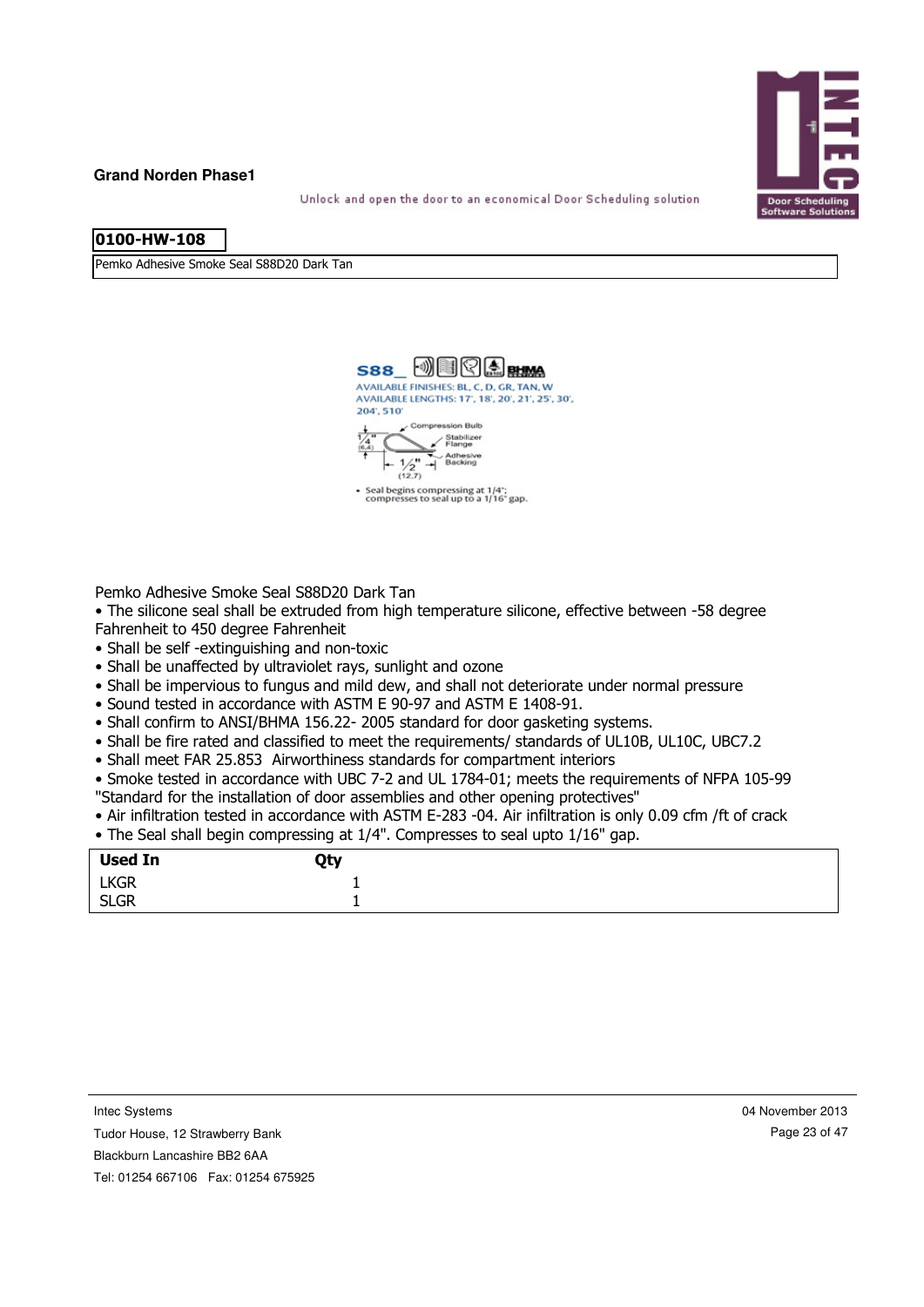

Unlock and open the door to an economical Door Scheduling solution

| 0100-HW-109 |  |
|-------------|--|

Henderson Husky 100, Sliding fitting for Timb



Henderson Husky 100, Sliding fitting for Timber Doors with Henderson Track 280A

- Shall be suitable for timber, timber framed or composite doors.
- Shall be suitable for Heavy weight room dividers
- Shall offer quiet operation with Nylon rollers
- Shall have manufacturers 10 year warranty
- Floor component shall have guide with channel as non-standard option
- Shall have option of simultaneous action
- Shall be suitable for Max. door weight: 100kg
- Track shall be Extruded Anodised Aluminium Top Sliding

| <b>Used In</b> | <b>Otv</b> |
|----------------|------------|
| <b>LKGR</b>    | -          |
|                |            |

Tudor House, 12 Strawberry Bank

Blackburn Lancashire BB2 6AA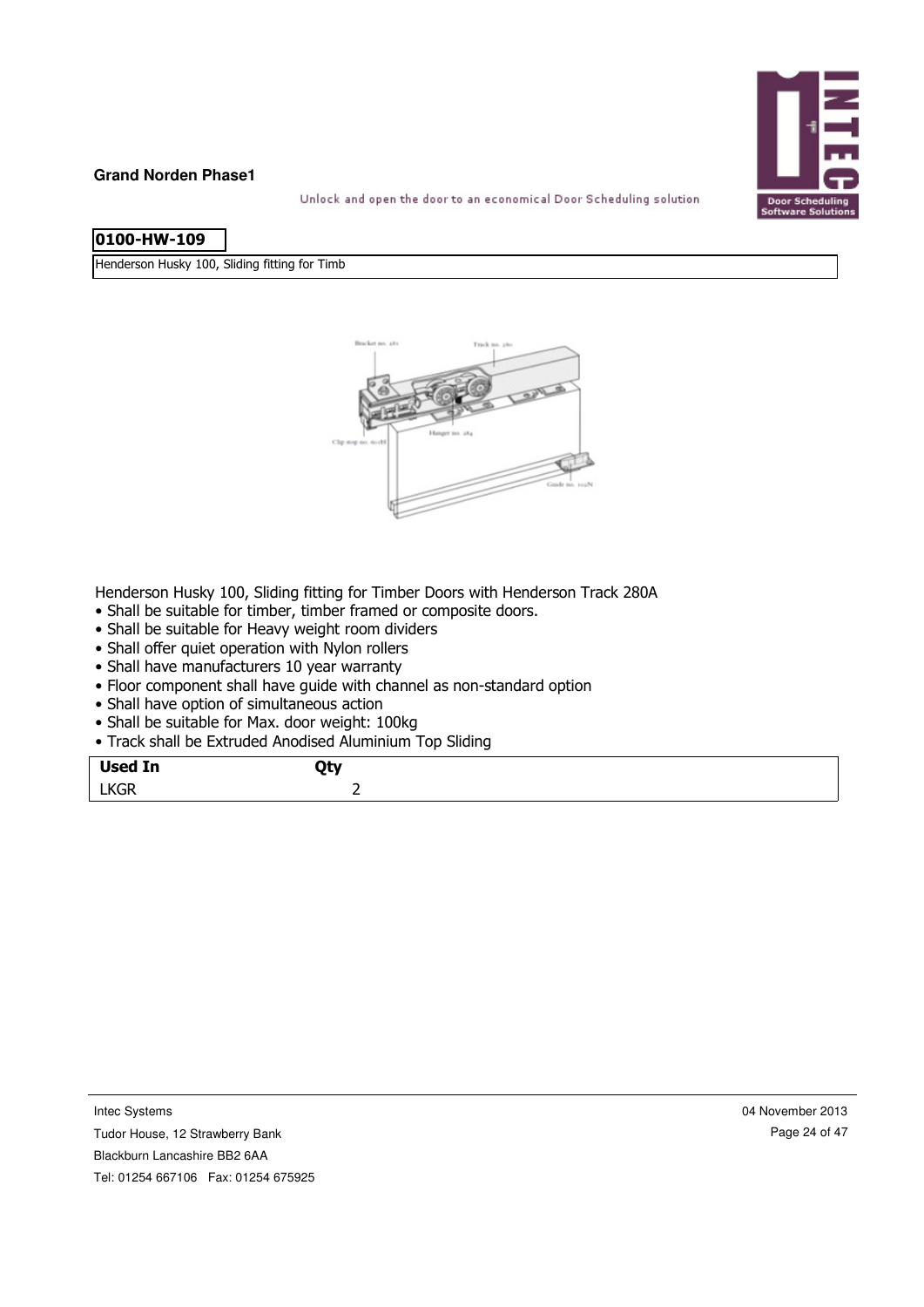

Unlock and open the door to an economical Door Scheduling solution

# **0100-HW-109-2**

Henderson Track 280A/2000mm



Henderson Track 280A/2000mm

- Extruded Anodised Aluminium Top Sliding Track Profile
- 2000mm in length
- Suitable for Timber &/or Glass Doors

|                | --         |
|----------------|------------|
| <b>Used In</b> | <b>Qty</b> |
| <b>LKGR</b>    |            |

Tudor House, 12 Strawberry Bank Blackburn Lancashire BB2 6AA

04 November 2013 Page 25 of 47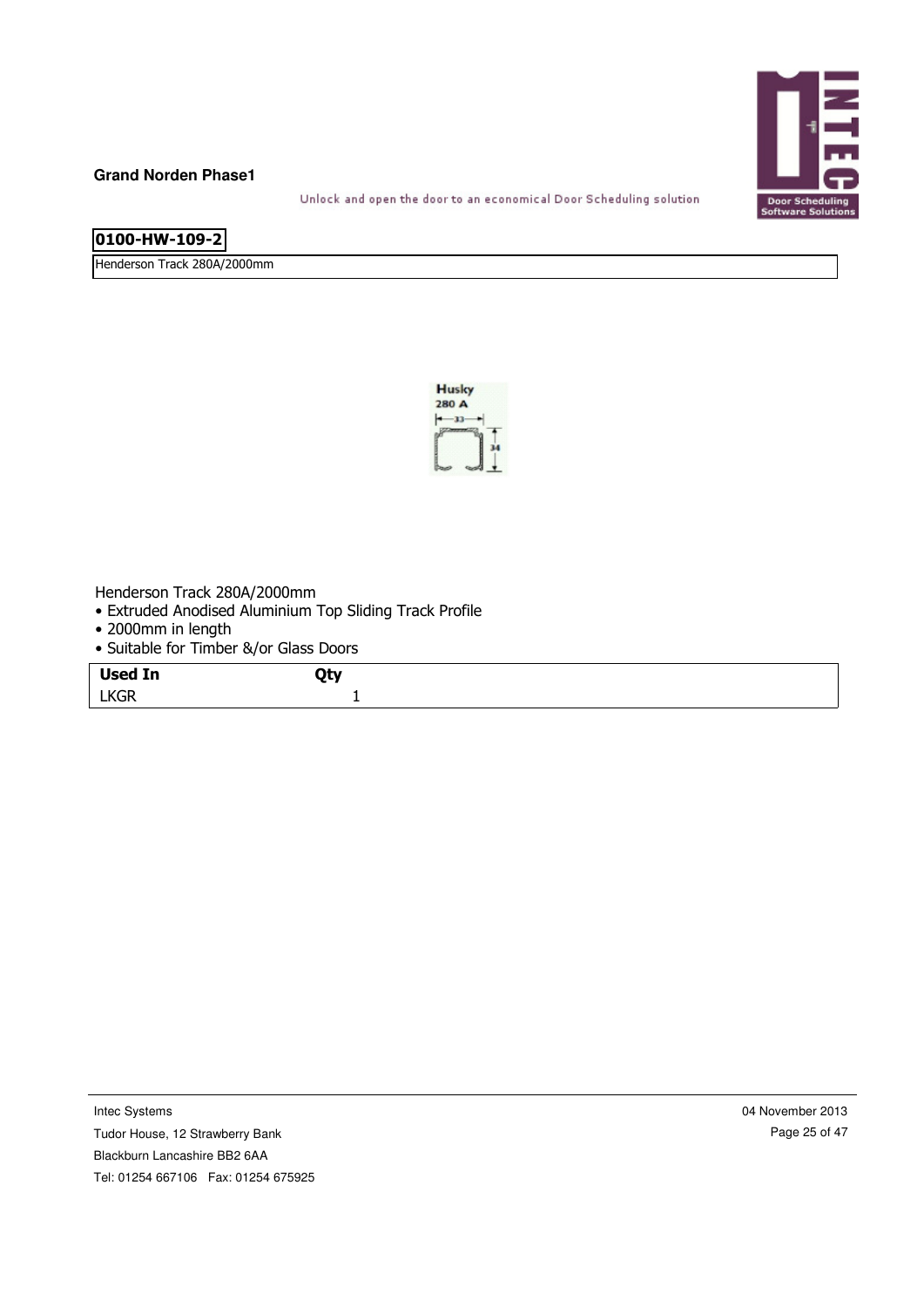

Unlock and open the door to an economical Door Scheduling solution

# **0100-HW-109-3**

Henderson Track 280A/3000mm



Henderson Track 280A/3000mm

- Extruded Anodised Aluminium Top Sliding Track Profile
- 3000mm in length
- Suitable for Timber &/or Glass Doors

Tudor House, 12 Strawberry Bank Blackburn Lancashire BB2 6AA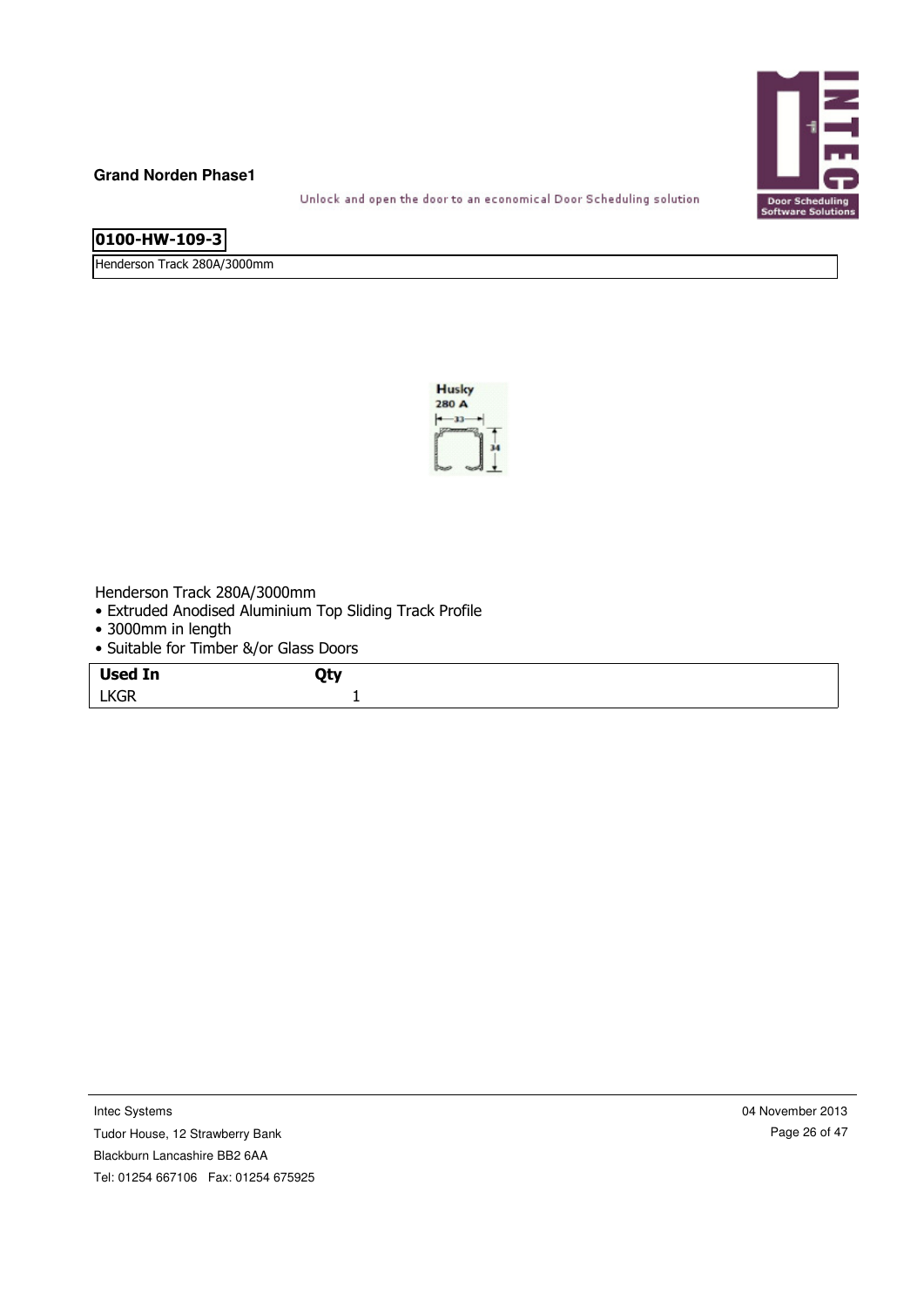

Unlock and open the door to an economical Door Scheduling solution

| l0100-HW-110 |  |
|--------------|--|
|              |  |

Henderson Pacer 12/130 Glass Sliding fitting



Henderson Pacer 12/130 Glass Sliding fitting for Glass Doors with Henderson 600 Alu Track

- Glass Sliding door system
- Shall be suitable for maximum door weight of 130kg
- Shall be suitable for doors with maximum height of 3m and maximum width of 3m
- Shall be able to accommodate glass thickness of 8mm, 10mm & 12mm
- Shall be suitable for both sliding and fixed door panels
- Track shall be Extruded Anodised Aluminium Top Sliding

Intec Systems

Tudor House, 12 Strawberry Bank Blackburn Lancashire BB2 6AA Tel: 01254 667106 Fax: 01254 675925 04 November 2013 Page 27 of 47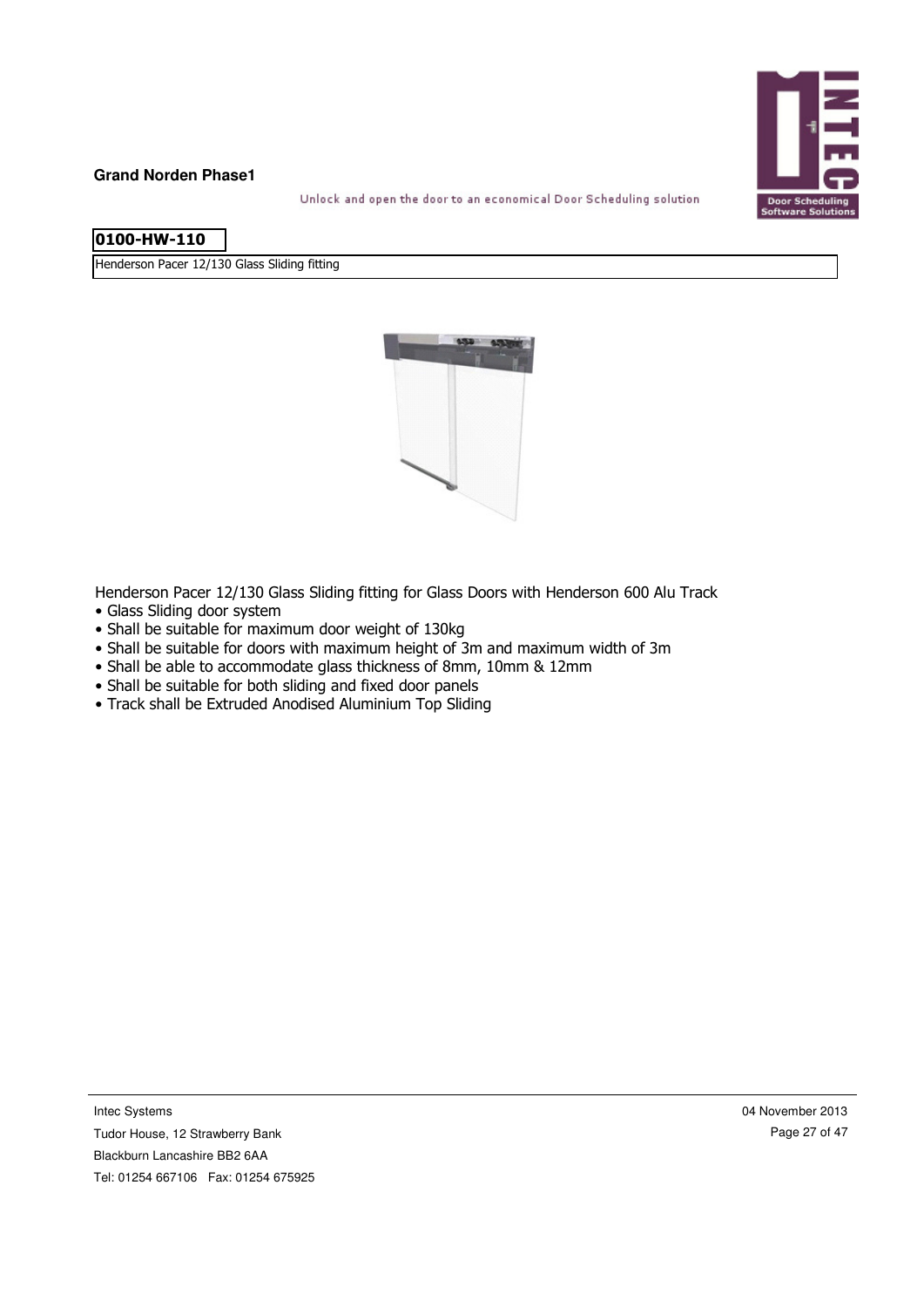

Unlock and open the door to an economical Door Scheduling solution

# **0100-HW-110-2**

Henderson 600 Alu Track 2000mm



Henderson 600 Alu Track 2000mm

- Extruded Anodised Aluminium Top Sliding Track Profile
- 2000mm in length
- Suitable for Timber &/or Glass Doors

Intec Systems

Tudor House, 12 Strawberry Bank Blackburn Lancashire BB2 6AA Tel: 01254 667106 Fax: 01254 675925 04 November 2013 Page 28 of 47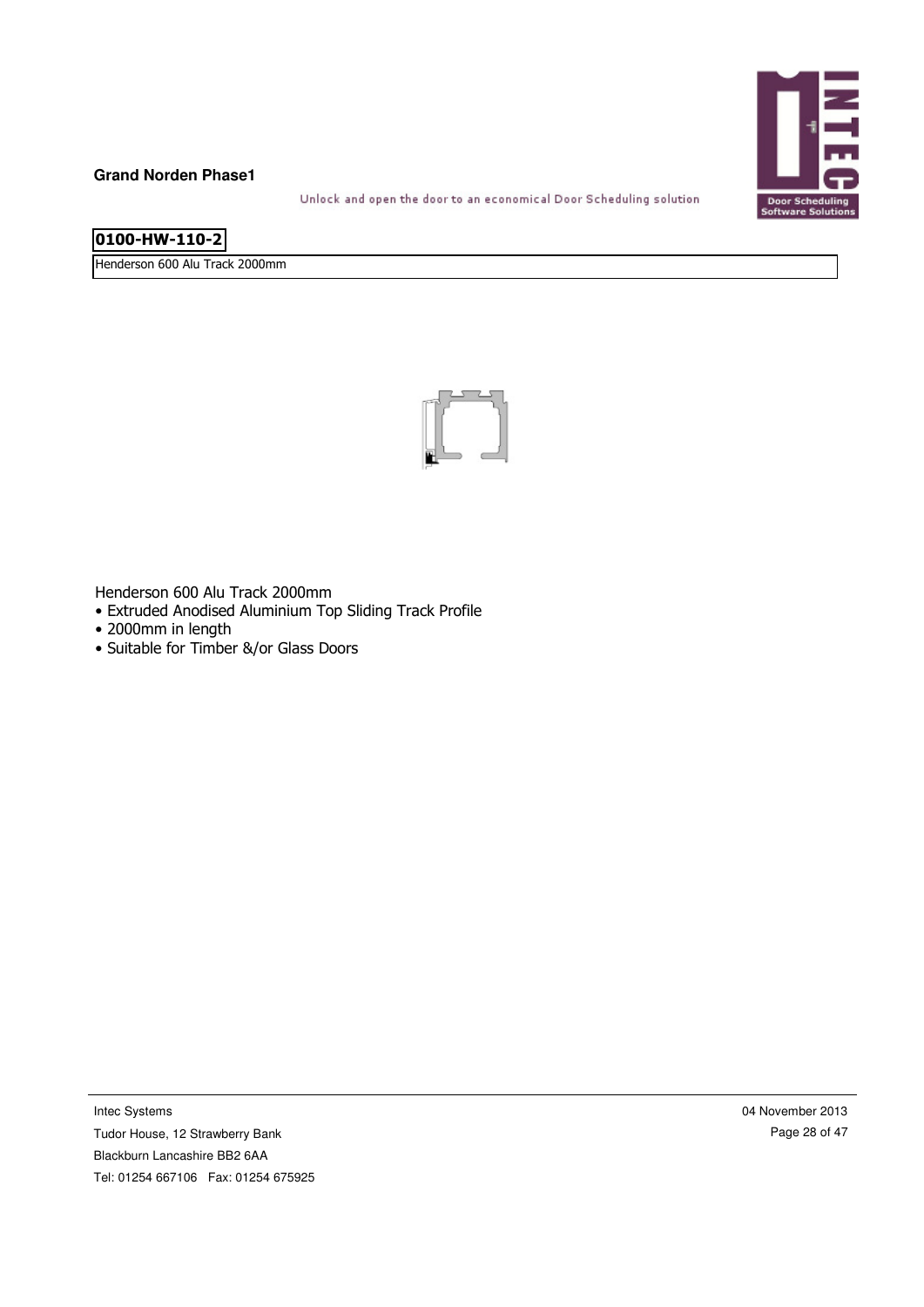

Unlock and open the door to an economical Door Scheduling solution

|  | l0100-HW-111 |  |
|--|--------------|--|
|--|--------------|--|

Henderson Pacer 12/75 Glass Sliding fitting



Henderson Pacer 12/75 Glass Sliding fitting for Glass Doors with Henderson 600 Alu Track

- Glass Sliding door system
- Shall be suitable for maximum door weight of 75kg
- Shall be suitable for doors with maximum height of 3m and maximum width of 3m
- Shall be able to accommodate glass thickness of 8mm, 10mm & 12mm
- Shall be suitable for both sliding and fixed door panels
- Track shall be Extruded Anodised Aluminium Top Sliding
- Glass Sliding door system
- Shall be suitable for maximum door weight of 130kg
- Shall be suitable for doors with maximum height of 3m and maximum width of 3m
- Shall be able to accommodate glass thickness of 8mm, 10mm & 12mm
- Shall be suitable for both sliding and fixed door panels
- Track shall be Extruded Anodised Aluminium Top Sliding
- Glass Sliding door system
- Shall be suitable for maximum door weight of 130kg
- Shall be suitable for doors with maximum height of 3m and maximum width of 3m
- Shall be able to accommodate glass thickness of 8mm, 10mm & 12mm
- Shall be suitable for both sliding and fixed door panels
- Track shall be Extruded Anodised Aluminium Top Sliding

| <b>Used In</b>         | ᇺ.<br>. – , |
|------------------------|-------------|
| C <sub>1</sub><br>SLUM | ᆚ           |
|                        |             |

Intec Systems

Tudor House, 12 Strawberry Bank

Blackburn Lancashire BB2 6AA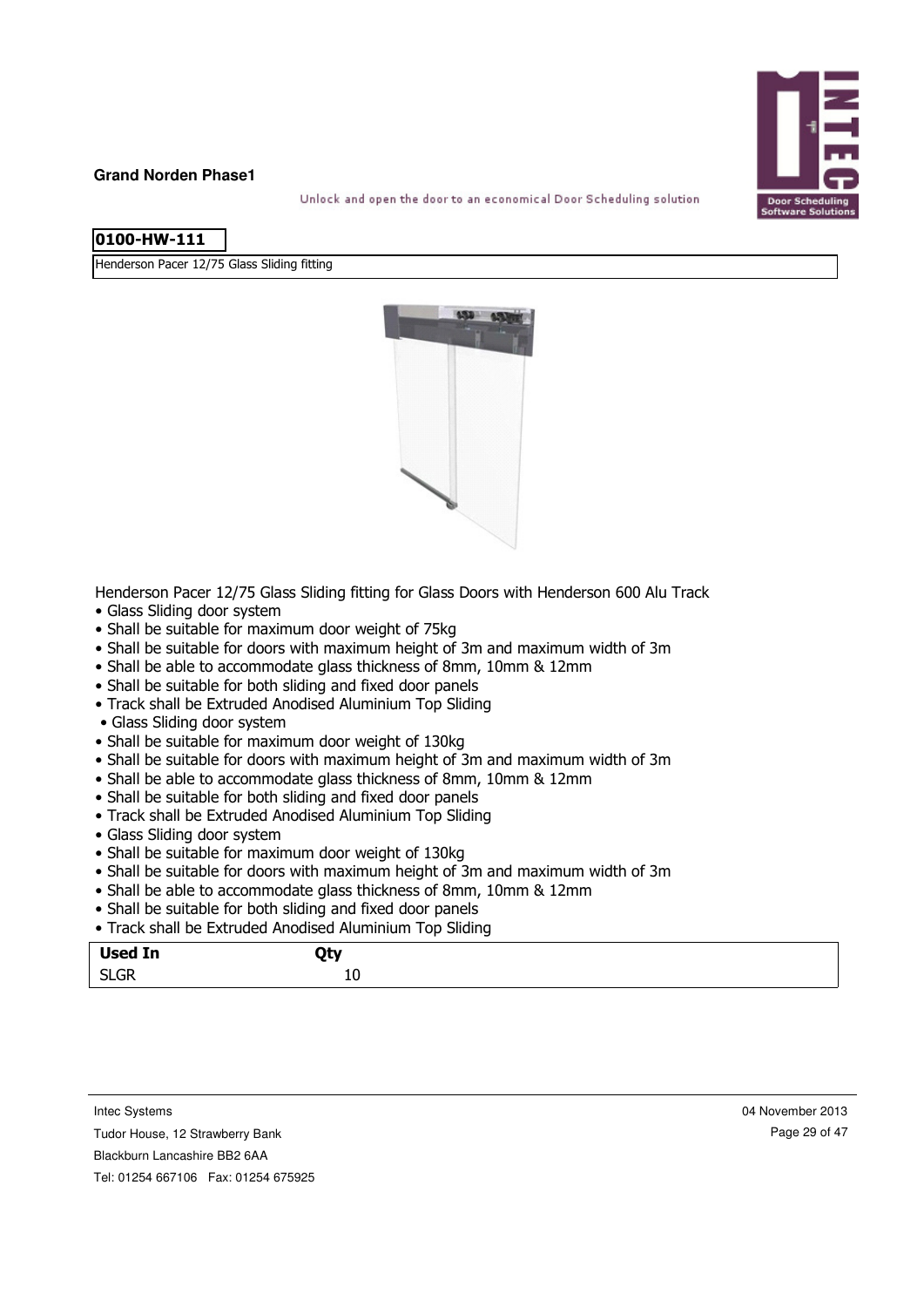

Unlock and open the door to an economical Door Scheduling solution

Henderson 600 Alu Track 2000mm



Henderson 600 Alu Track 2000mm

- Extruded Anodised Aluminium Top Sliding Track Profile
- 2000mm in length
- Suitable for Timber &/or Glass Doors

|                | --               |
|----------------|------------------|
| <b>Used In</b> | <b>Otv</b><br>ъ. |
| <b>SLGR</b>    | -                |

Tudor House, 12 Strawberry Bank Blackburn Lancashire BB2 6AA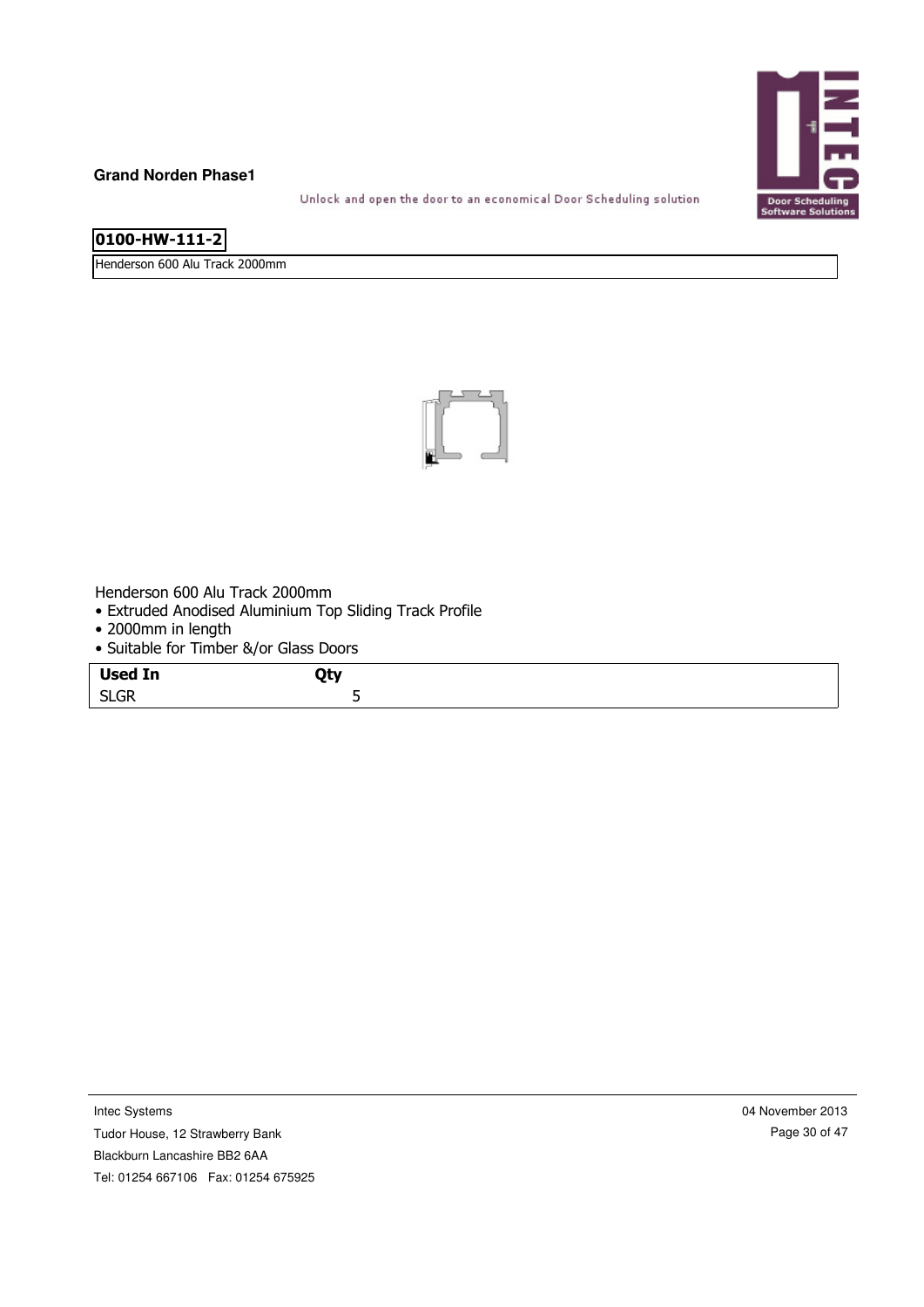

Unlock and open the door to an economical Door Scheduling solution

Henderson 600 Alu Track 3000mm



Henderson 600 Alu Track 3000mm

- Extruded Anodised Aluminium Top Sliding Track Profile
- 3000mm in length
- Suitable for Timber &/or Glass Doors

| <b>Used In</b> | Qty |
|----------------|-----|
| <b>SLGR</b>    | -   |

Intec Systems

Tudor House, 12 Strawberry Bank Blackburn Lancashire BB2 6AA

Tel: 01254 667106 Fax: 01254 675925

04 November 2013 Page 31 of 47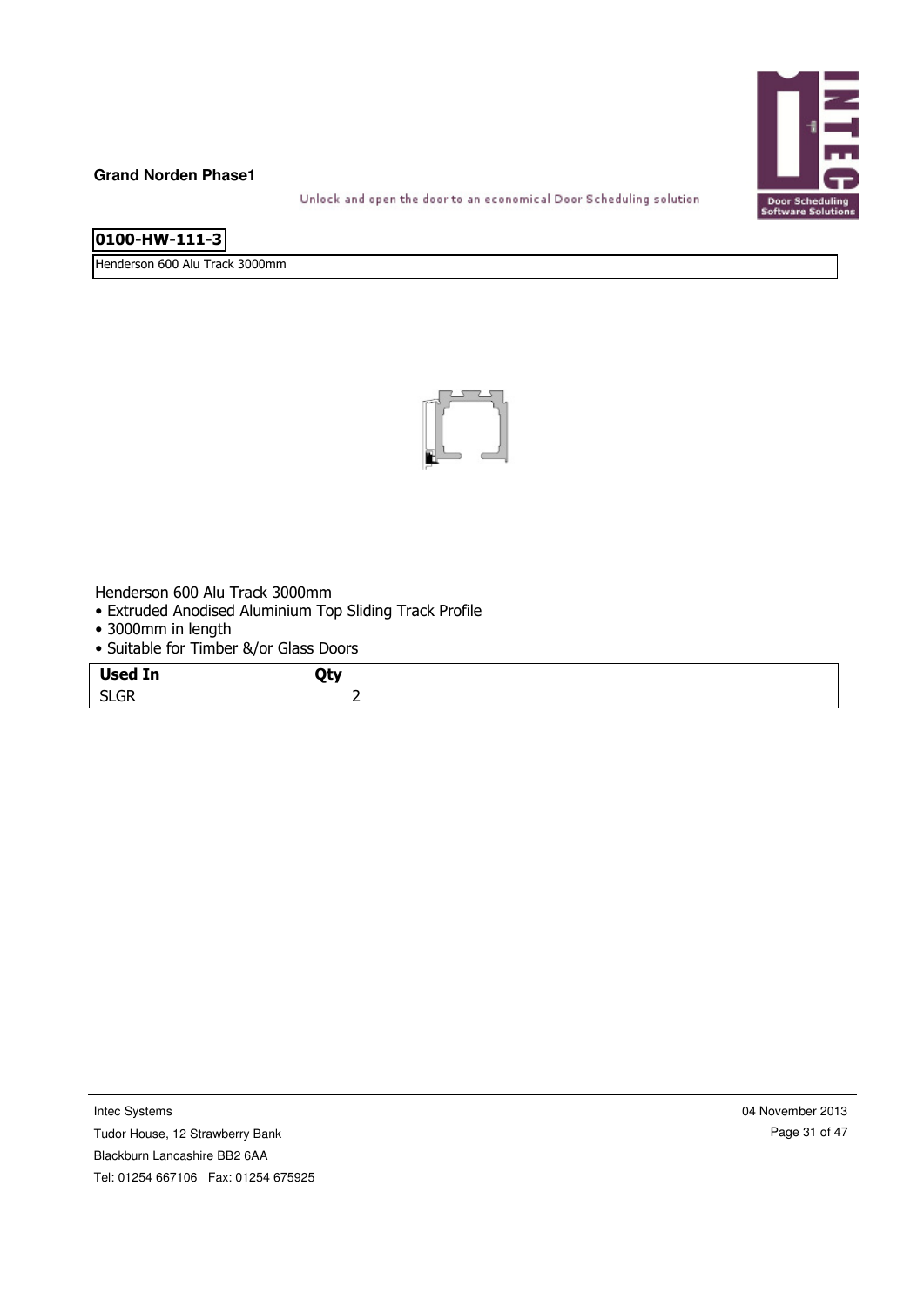

Unlock and open the door to an economical Door Scheduling solution

| 0100-HW-112 |  |
|-------------|--|
|             |  |
|             |  |

Lockwood SD101 SSS Sliding Glass Single Door



Lockwood SD101 SSS Sliding Glass Single Door Lock (Glass to wall/frame)

- Sliding Glass Single door lock (Glass to Wall or Frame)
- Shall be suitable for use on 10mm & 12mm thick toughened glass
- Shall be non handed
- Shall have Stainless Steel Finish

| <b>Used In</b>      | ᅐᅩ                       |
|---------------------|--------------------------|
| <b>SLGR</b><br>---- | $\overline{\phantom{0}}$ |

Intec Systems

Tudor House, 12 Strawberry Bank Blackburn Lancashire BB2 6AA Tel: 01254 667106 Fax: 01254 675925 04 November 2013 Page 32 of 47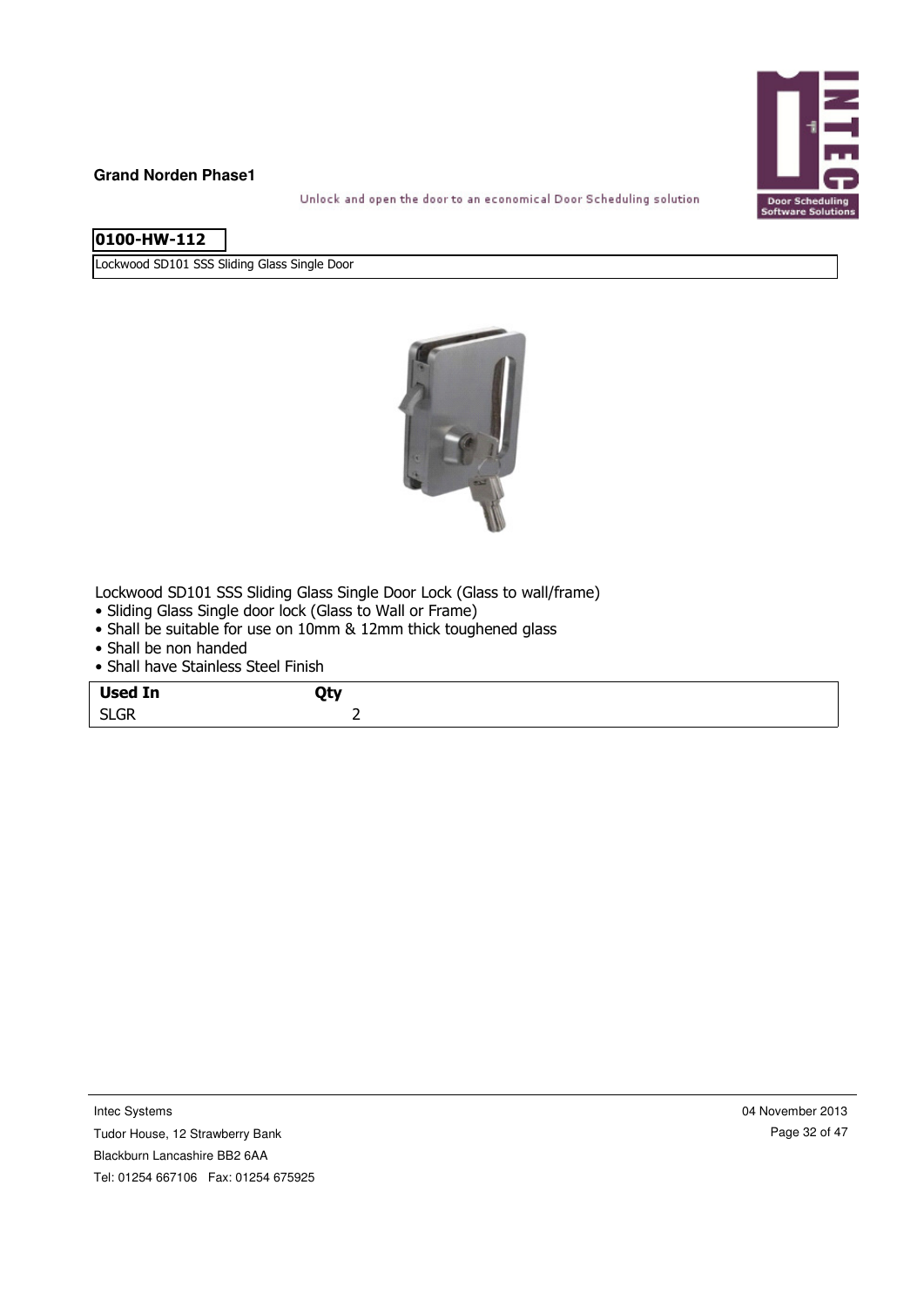

Unlock and open the door to an economical Door Scheduling solution

Lockwood SD102 SSS Sliding Glass Double Door



Lockwood SD102 SSS Sliding Glass Double Door Lock (Glass to Glass)

- Sliding Glass Double door lock (Glass to Glass)
- Shall be suitable for use on 10mm & 12mm thick toughened glass
- Shall be non handed
- Shall have Stainless Steel Finish

| <b>Used In</b> | ^⊾.<br>ю. |
|----------------|-----------|
| <b>SLGR</b>    |           |

Intec Systems

Tudor House, 12 Strawberry Bank Blackburn Lancashire BB2 6AA Tel: 01254 667106 Fax: 01254 675925 04 November 2013 Page 33 of 47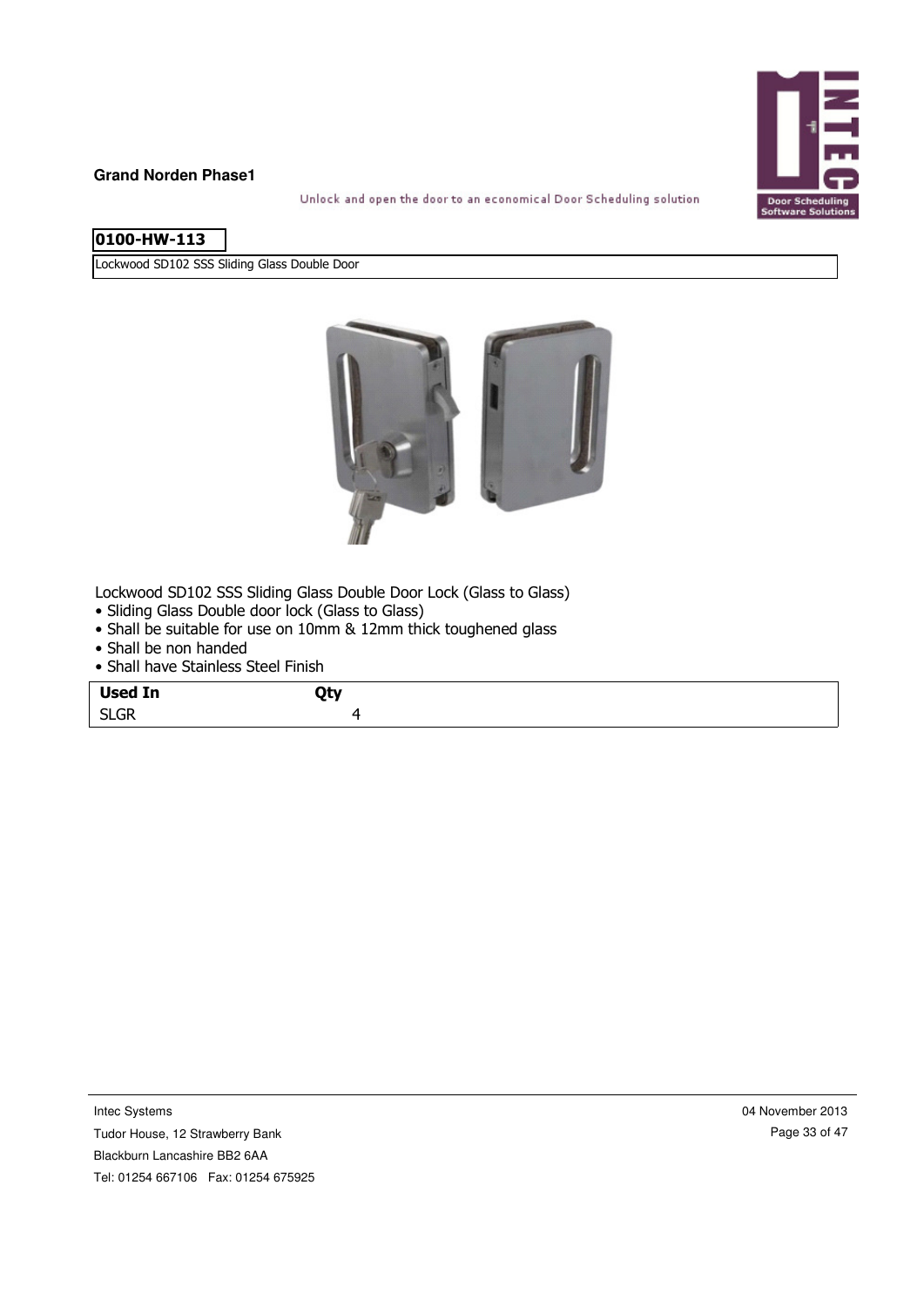

Unlock and open the door to an economical Door Scheduling solution

| l0100-HW-114 |
|--------------|
|              |
|              |

Lockwood BT/35/35 Bathroom (Privacy) Cylinder



Lockwood BT/35/35 Bathroom (Privacy) Cylinder 70mm

- Shall be Euro Privacy Cylinder with Emergency Coin Turn and Thumbturn
- Shall be suitable to be used with Euro Profile Mortise Locks
- Shall have overall length of 70mm
- Shall have Satin Chrome Finish

| <b>Used In</b> | Qty |
|----------------|-----|
| <b>LKGR</b>    |     |
| <b>SLGR</b>    | ∼   |

Intec Systems

Tudor House, 12 Strawberry Bank

Blackburn Lancashire BB2 6AA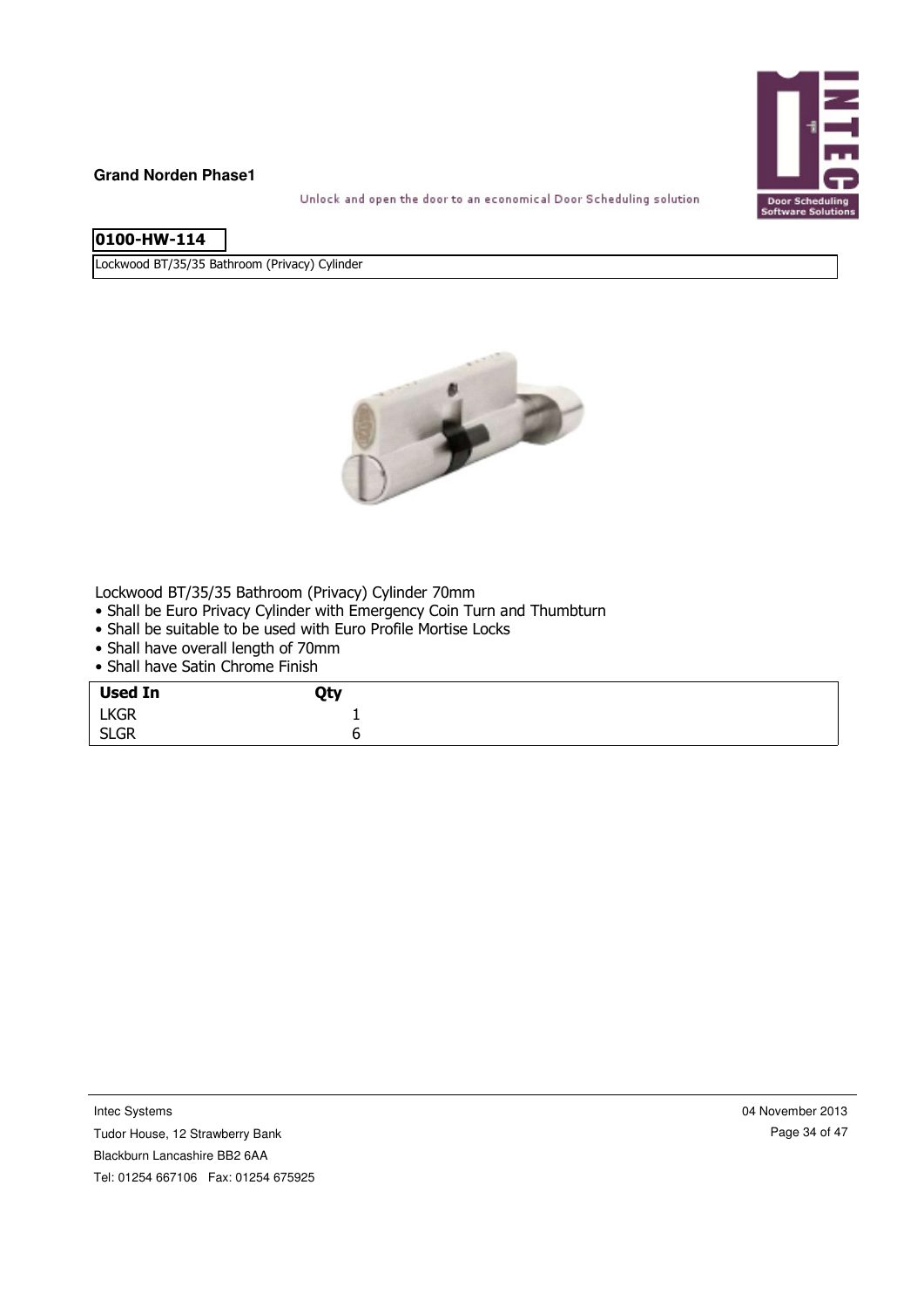

Unlock and open the door to an economical Door Scheduling solution

Lockwood FP-04 65mm Diameter Round Concealed



Lockwood FP-04 65mm Diameter Round Concealed Fix Flush Pull SSS

- Round Concealed Fix Flush Pull
- Shall have dimension of 65mm dia
- Shall be made of 304 Grade Stainless Steel
- Shall have Satin Stainless Steel finish

| <b>Used In</b> | ∩hv |  |
|----------------|-----|--|
| <b>LKGR</b>    |     |  |

Tudor House, 12 Strawberry Bank Blackburn Lancashire BB2 6AA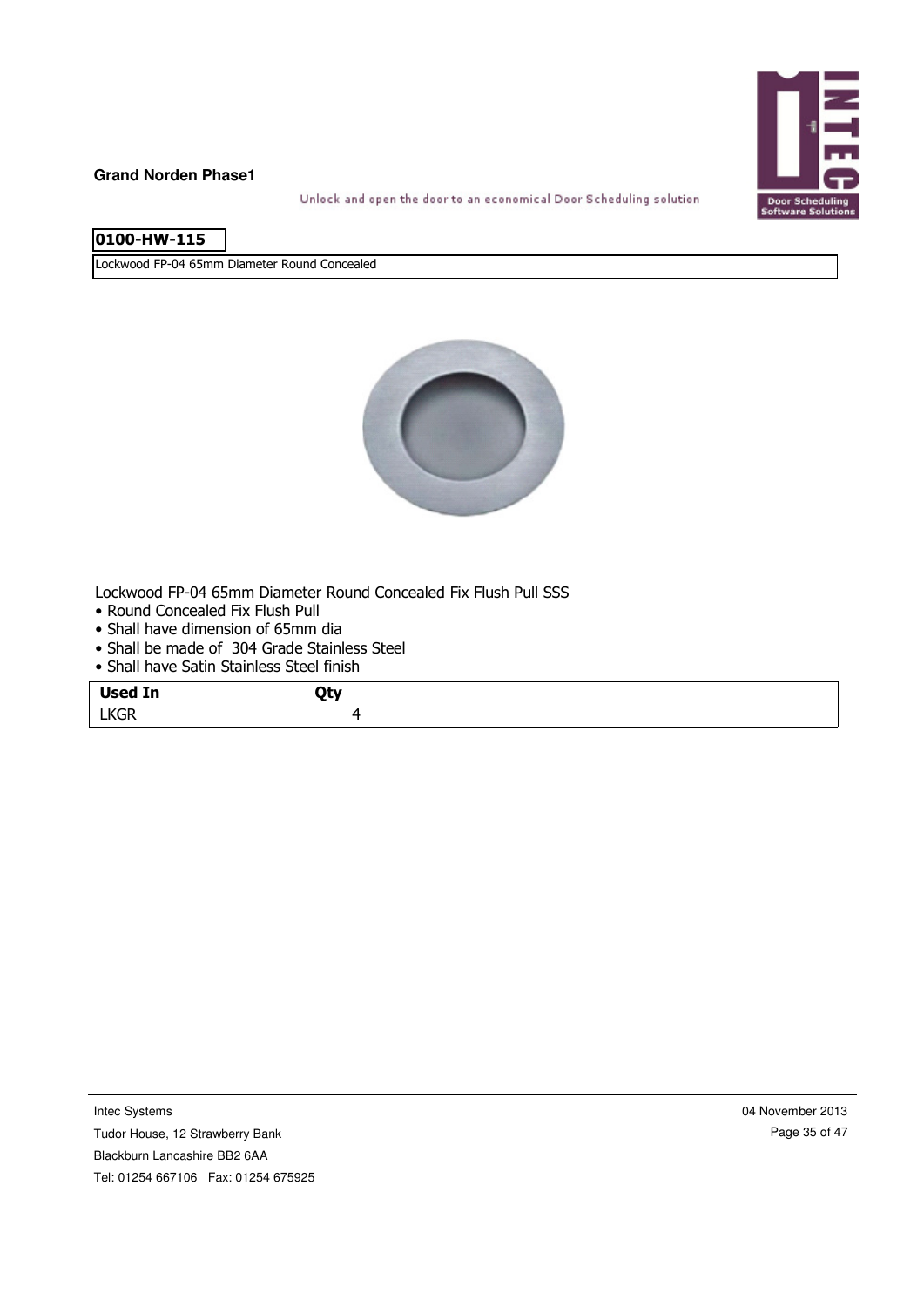

Unlock and open the door to an economical Door Scheduling solution

| 0100-HW-116 |  |
|-------------|--|
|             |  |
|             |  |

Lockwood SLD-01 Euro Mortice Sliding Door Loc



Lockwood SLD-01 Euro Mortice Sliding Door Lockset SSS

- Euro Mortise Sliding Door Lockset
- Shall be made of 304 Grade Stainless Steel • Shall have Satin Stainless Steel finish

| • Stidli lidve Sauli Stallliess Steel Hillsli |            |  |
|-----------------------------------------------|------------|--|
| <b>Used In</b>                                | <b>Qty</b> |  |
| <b>LKGR</b>                                   |            |  |

Tudor House, 12 Strawberry Bank Blackburn Lancashire BB2 6AA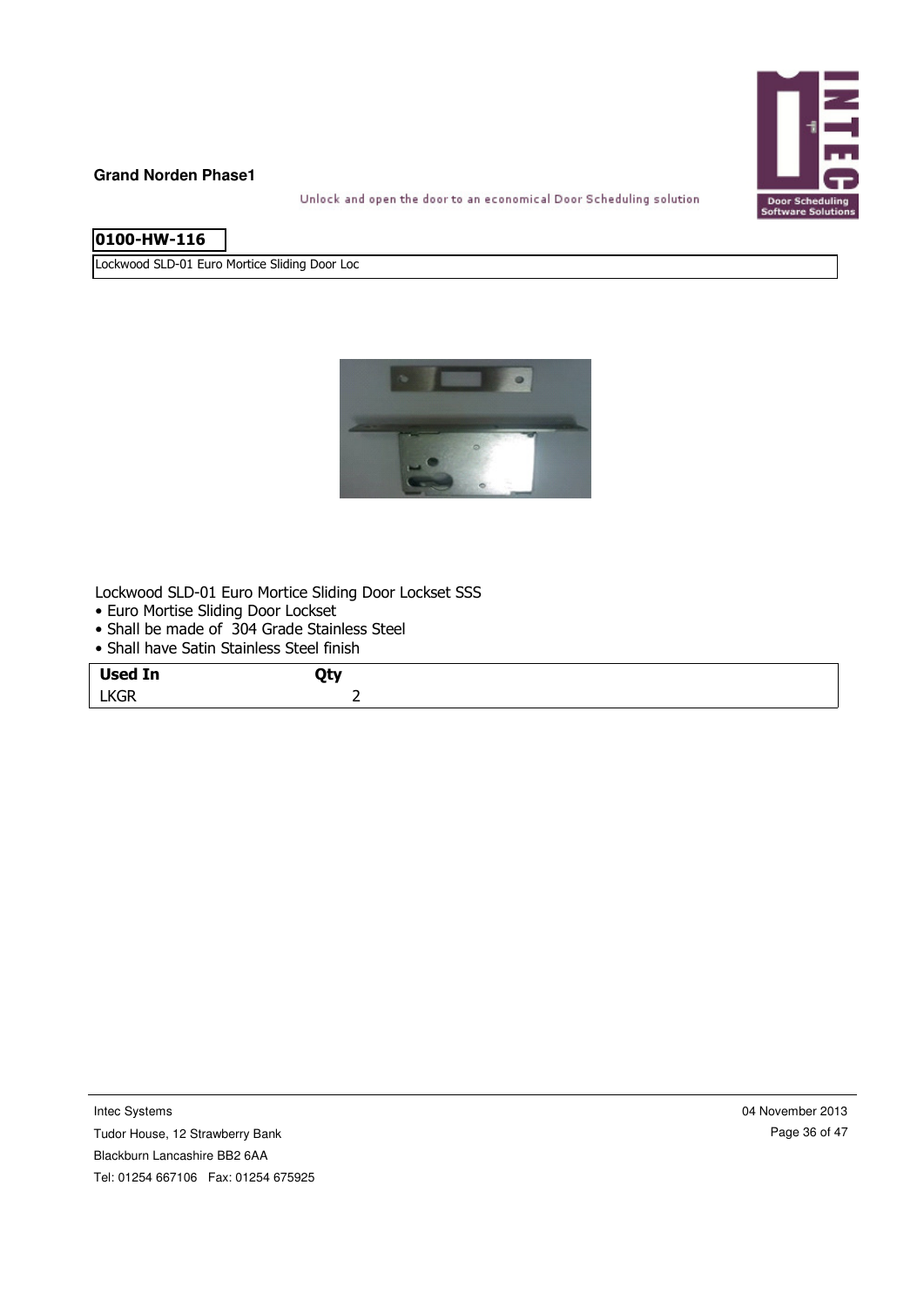

Unlock and open the door to an economical Door Scheduling solution

| l0100-HW-117 |  |
|--------------|--|

Lockwood SLF-02 Euro Mortice Sliding Door Loc



Lockwood SLF-02 Euro Mortice Sliding Door Lock Privacy Set - Flush Pull SSS

- Euro Mortise Sliding Door Lock Privacy Set & Flush Pull
- Shall be made of 304 Grade Stainless Steel
- Shall have Satin Stainless Steel finish

| <b>Used In</b> | Qty |
|----------------|-----|
| <b>LKGR</b>    |     |

Intec Systems

Tudor House, 12 Strawberry Bank Blackburn Lancashire BB2 6AA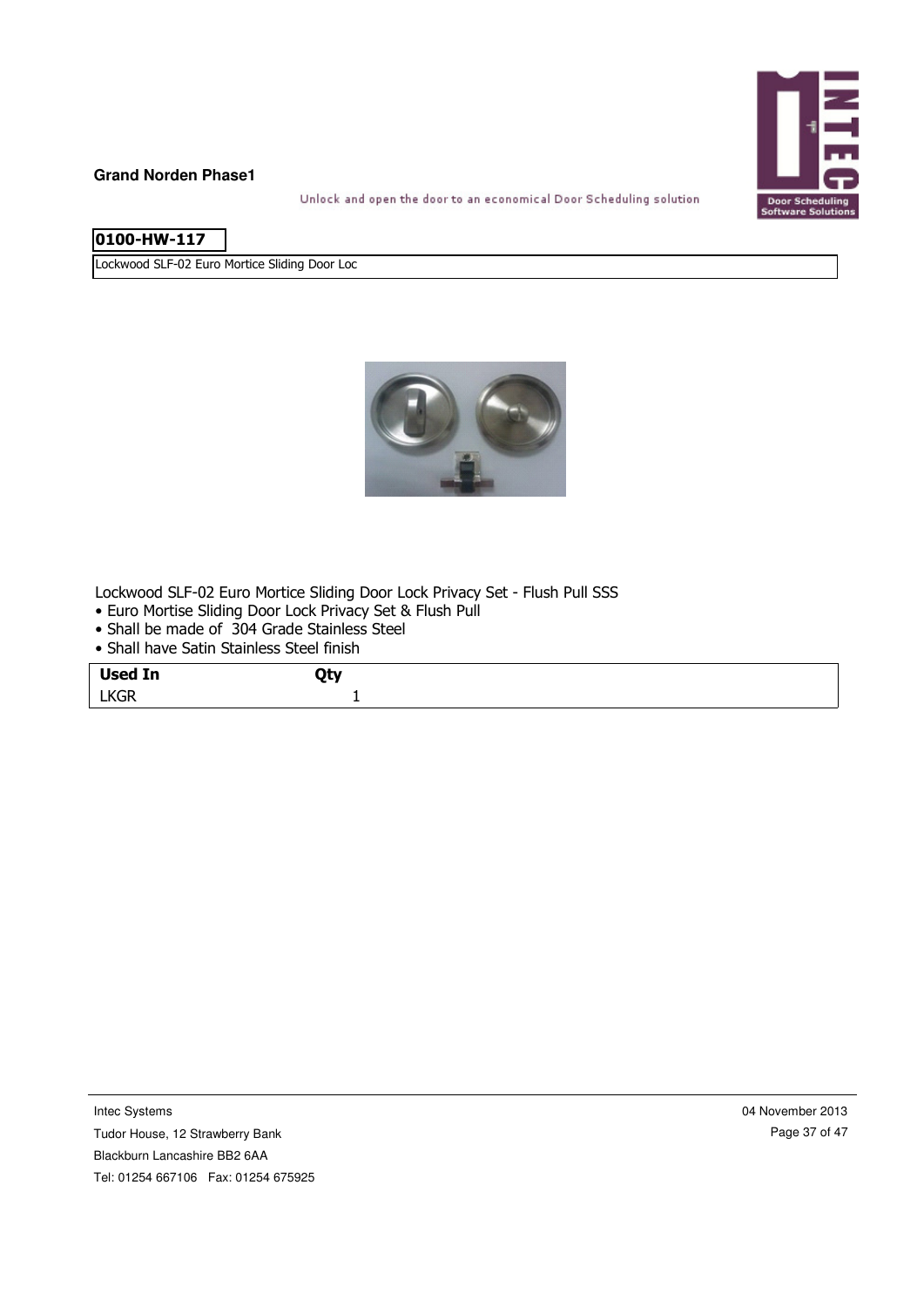

Unlock and open the door to an economical Door Scheduling solution

| 0100-HW-118 |  |
|-------------|--|

Lockwood EE-01 Euro Mortice Escutcheons SSS



Lockwood EE-01 Euro Mortice Escutcheons SSS

- Euro Profile Rose material SS Grade 304
- Tested for corrosion resistance in accordance with AS 2331.3.1 Neutral Salt Spray Test

|             | • Shall have Satin Stainless Steel finish |  |
|-------------|-------------------------------------------|--|
| Used In     | Qty                                       |  |
| <b>LKGR</b> |                                           |  |

Intec Systems

Tudor House, 12 Strawberry Bank Blackburn Lancashire BB2 6AA

Tel: 01254 667106 Fax: 01254 675925

04 November 2013 Page 38 of 47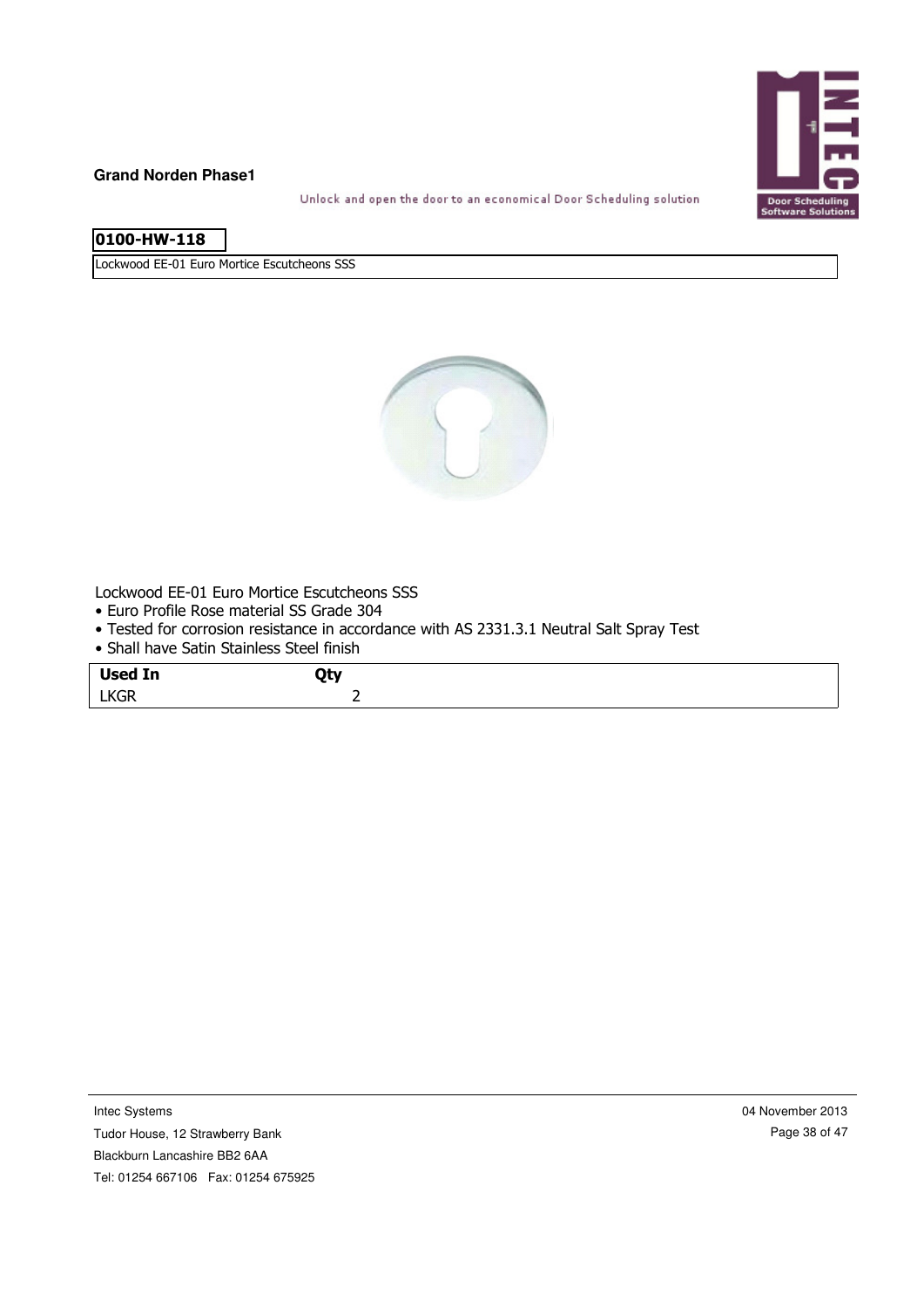

Unlock and open the door to an economical Door Scheduling solution

|  | l0100-HW-119 |
|--|--------------|

Lockwood L-2121 Shower Hinge Wall to Glass -



Lockwood L-2121 Shower Hinge Wall to Glass - Square Edge CP

- Wall to Glass 90° double action spring hinge to return door from 25° from either side
- Shall be suitable for use on 8-10mm thick glass
- Shall be suitable for maximum door weight of 45kgs
- Shall be neutral salt spray tested for 240 hours
- Material shall be Brass with Bright Chrome Plated Finish

| <b>Used In</b> | ∩tv |
|----------------|-----|
| <b>LKGR</b>    | ້   |

Tudor House, 12 Strawberry Bank Blackburn Lancashire BB2 6AA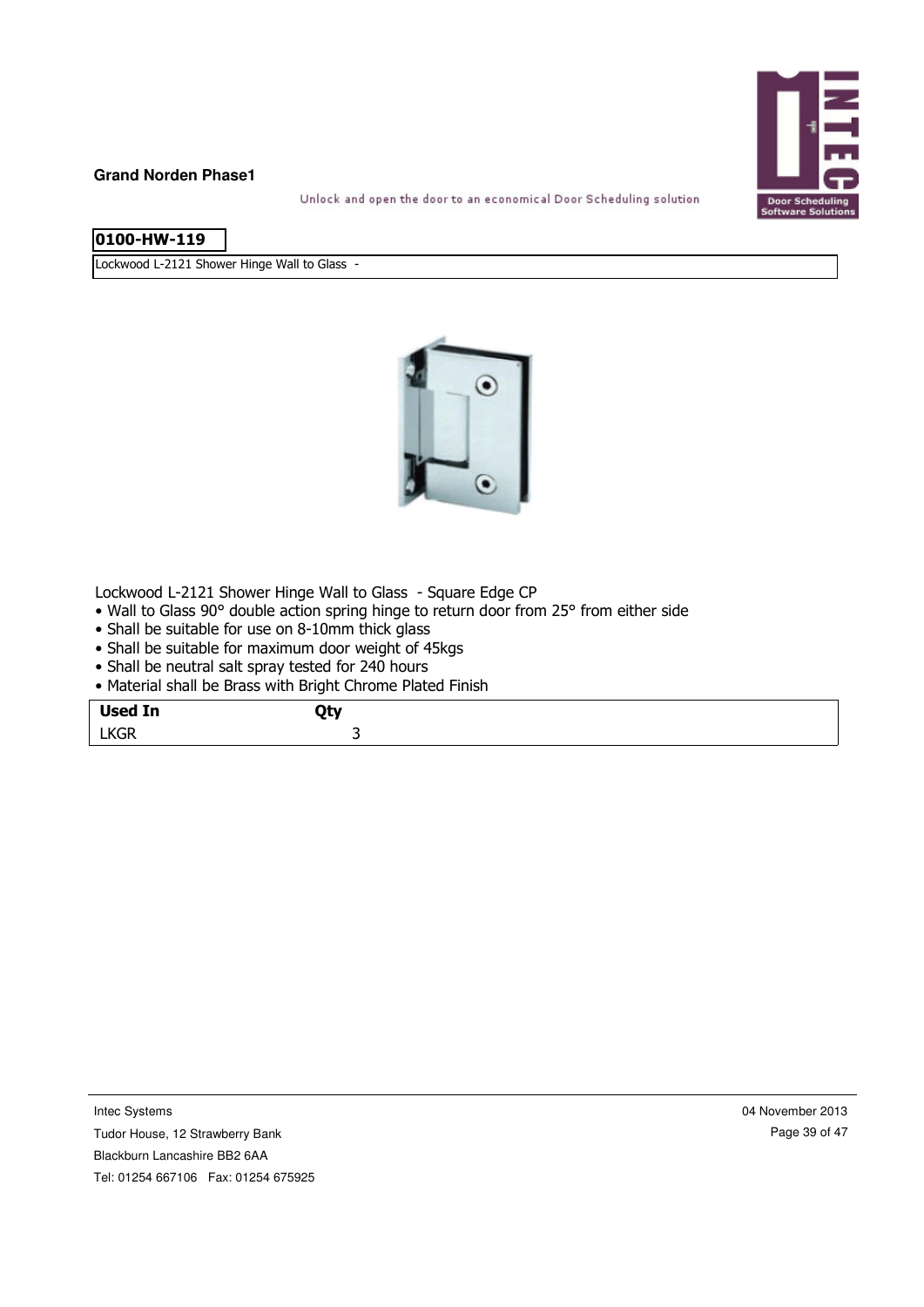

Unlock and open the door to an economical Door Scheduling solution

| l0100-HW-120 |  |
|--------------|--|
|              |  |

Lockwood L-2123 Shower Hinge Glass to Glass 1



Lockwood L-2123 Shower Hinge Glass to Glass 180 Degree - Square Edge CP

- Glass to Glass 180° double action spring hinge to return door from 25° from either side
- Shall be suitable for use on 8-10mm thick glass
- Shall be suitable for maximum door weight of 45kgs
- Shall be neutral salt spray tested for 240 hours
- Material shall be Brass with Bright Chrome Plated Finish

| Qty<br>. - 1 |
|--------------|
|              |
|              |

Tudor House, 12 Strawberry Bank Blackburn Lancashire BB2 6AA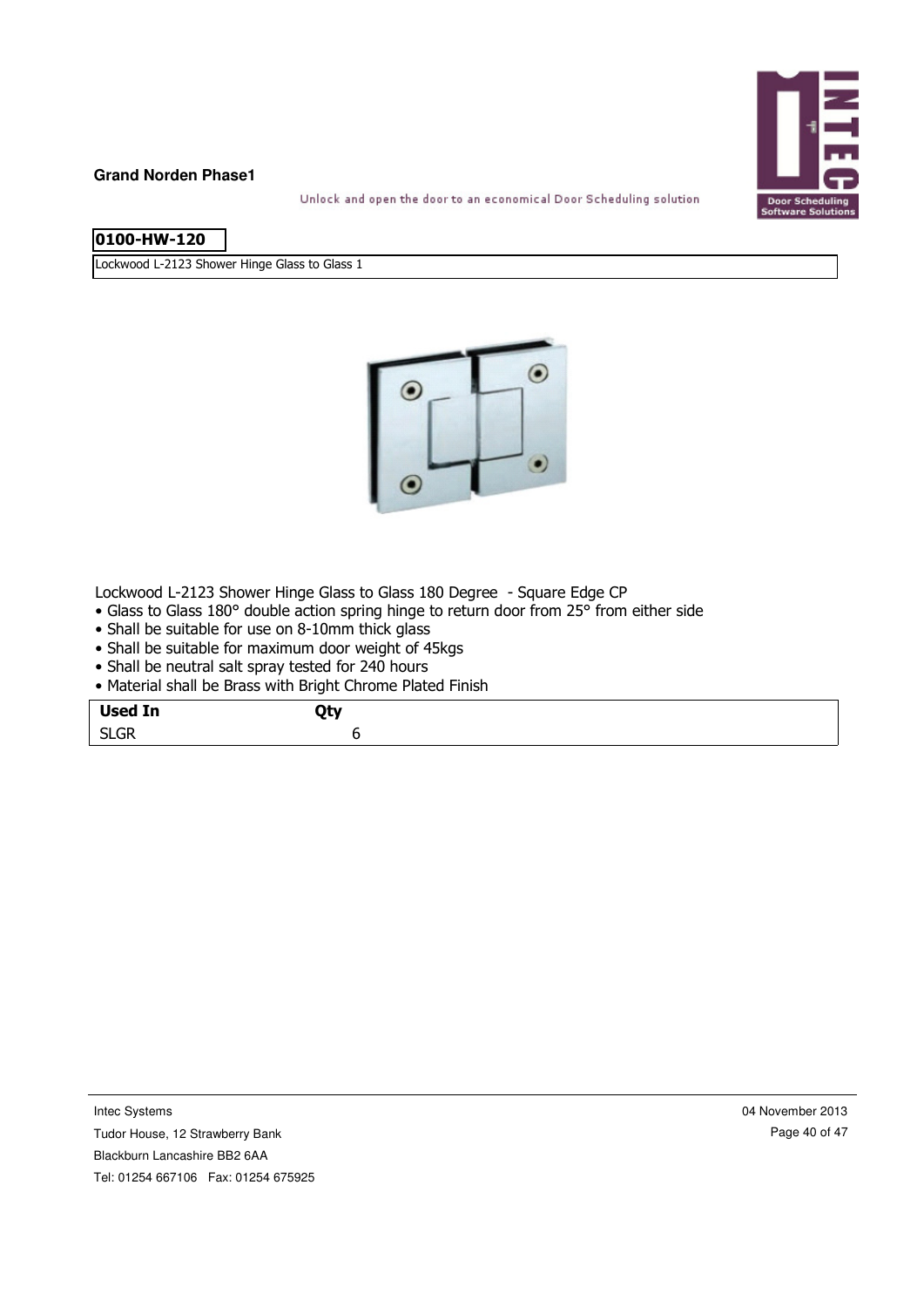

Unlock and open the door to an economical Door Scheduling solution

| 0100-HW-121 |
|-------------|
|-------------|

Lockwood L-2815 Shower Handle with Bright Sta



Lockwood L-2815 Shower Handle with Bright Stainless Steel Finish

- Shower Handle c/c 425mm with 19mmØ
- Shall be neutral salt spray tested for 300 hours
- Material shall be Stainless Steel with Bright Stainless Steel Finish

| <b>Used In</b> | Qty |
|----------------|-----|
| <b>LKGR</b>    |     |
| <b>SLGR</b>    | -   |

Intec Systems

Tudor House, 12 Strawberry Bank

Blackburn Lancashire BB2 6AA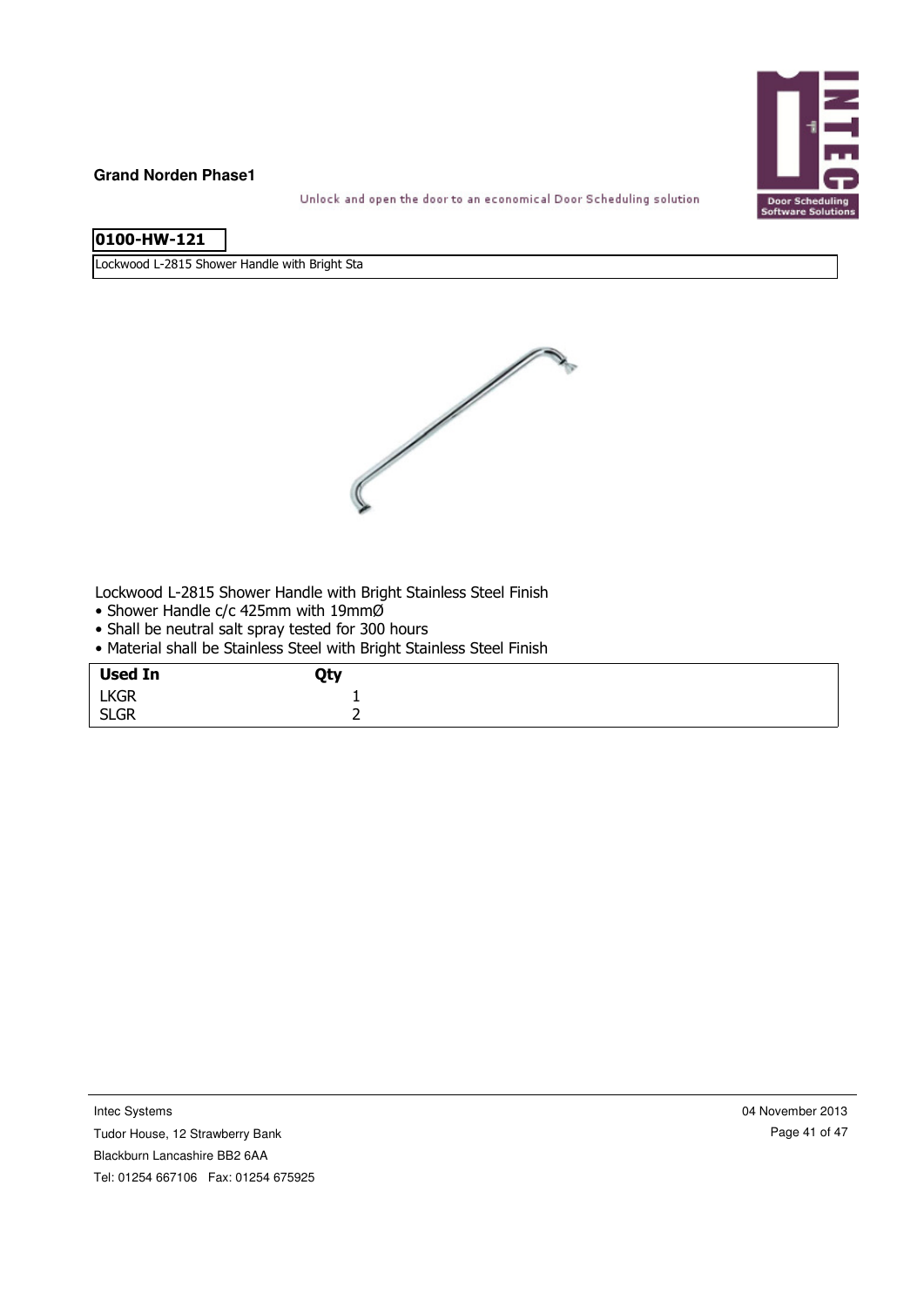

Unlock and open the door to an economical Door Scheduling solution

| 0100-HW-122 |
|-------------|
|             |

Lockwood LW-2900A Glass to Glass Seal for 8mm



Lockwood LW-2900A Glass to Glass Seal for 8mm Doors - 2.5m

- Glass to Glass 180° Shower Seal
- Suitable for 8mm thick glass

| <b>Used In</b>              | <b>AL.</b> |  |
|-----------------------------|------------|--|
| $\sim$<br>~~<br><b>DLUK</b> | -          |  |

Intec Systems

Tudor House, 12 Strawberry Bank Blackburn Lancashire BB2 6AA Tel: 01254 667106 Fax: 01254 675925 04 November 2013 Page 42 of 47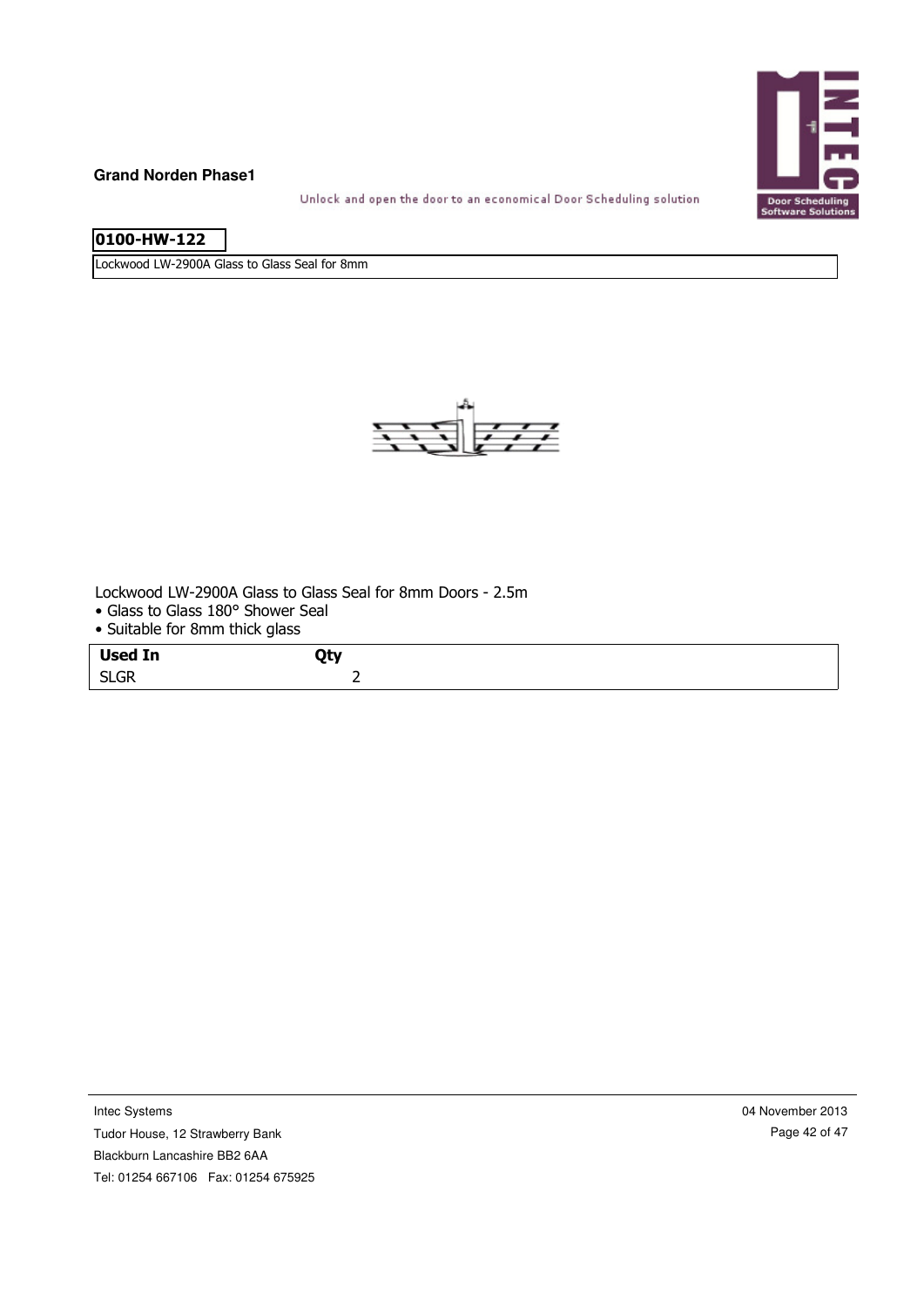

Unlock and open the door to an economical Door Scheduling solution

| 0100-HW-123 |
|-------------|
|             |
|             |
|             |
|             |

Lockwood LW-2901A Glass to Glass Seal for 8mm



Lockwood LW-2901A Glass to Glass Seal for 8mm Doors - 2.5m

- Glass to Glass 180° Shower Seal
- Suitable for 8mm thick glass

| <b>Used In</b>                  | <b>AL.</b> |  |
|---------------------------------|------------|--|
| $\sim$<br>$\sim$<br><b>SLGK</b> |            |  |

Intec Systems

Tudor House, 12 Strawberry Bank Blackburn Lancashire BB2 6AA Tel: 01254 667106 Fax: 01254 675925 04 November 2013 Page 43 of 47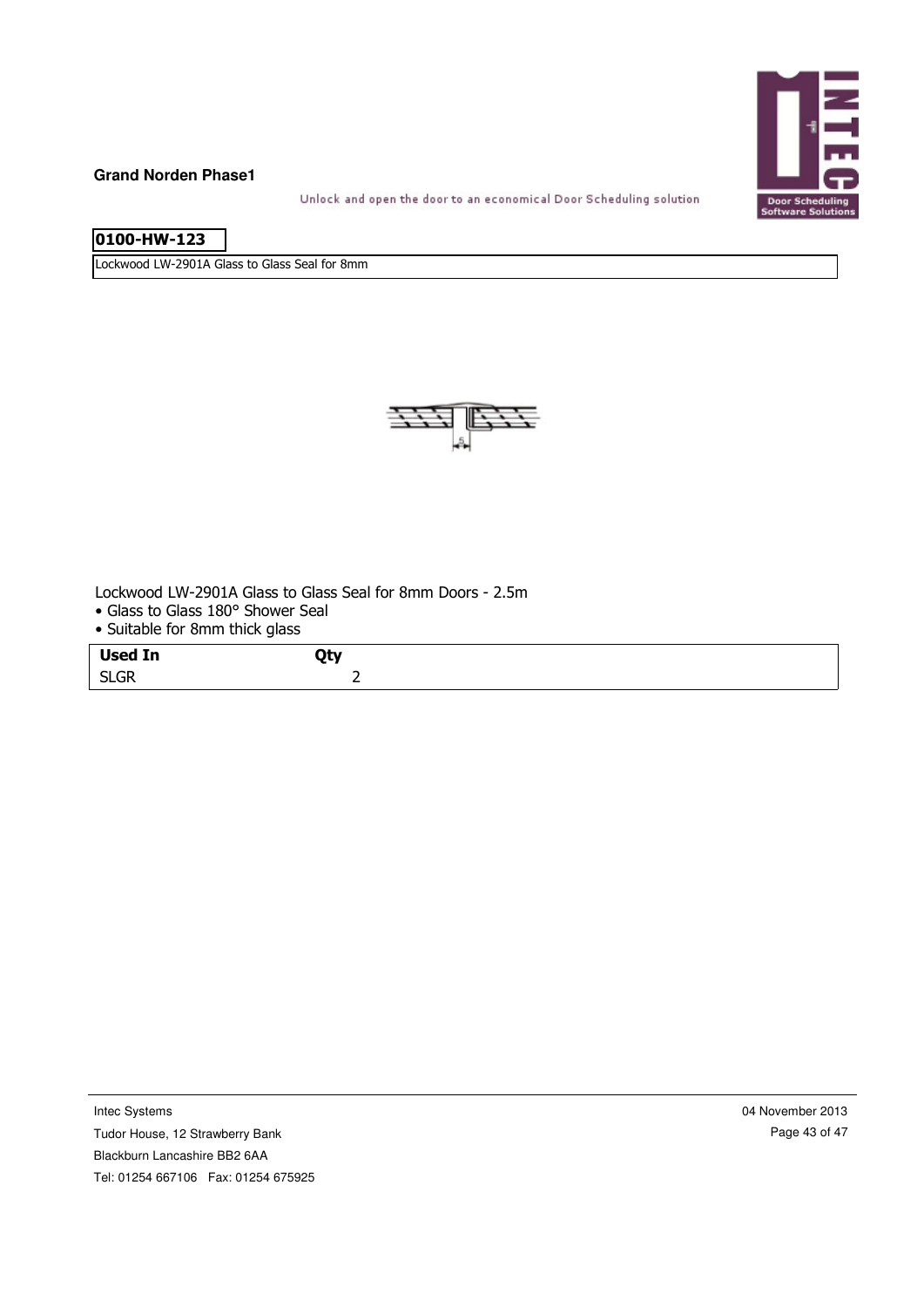

Unlock and open the door to an economical Door Scheduling solution

| 0100-HW-124 |
|-------------|
|-------------|

Lockwood LW-2904A Glass to Floor Seal for 8mm



Lockwood LW-2904A Glass to Floor Seal for 8mm Doors - 2.5m

- Glass to Floor Shower Seal
- Suitable for 8mm thick glass

| <b>Used In</b> | Qty |  |
|----------------|-----|--|
| <b>LKGR</b>    | -   |  |
| <b>SLGR</b>    |     |  |

Intec Systems

Tudor House, 12 Strawberry Bank Blackburn Lancashire BB2 6AA

04 November 2013 Page 44 of 47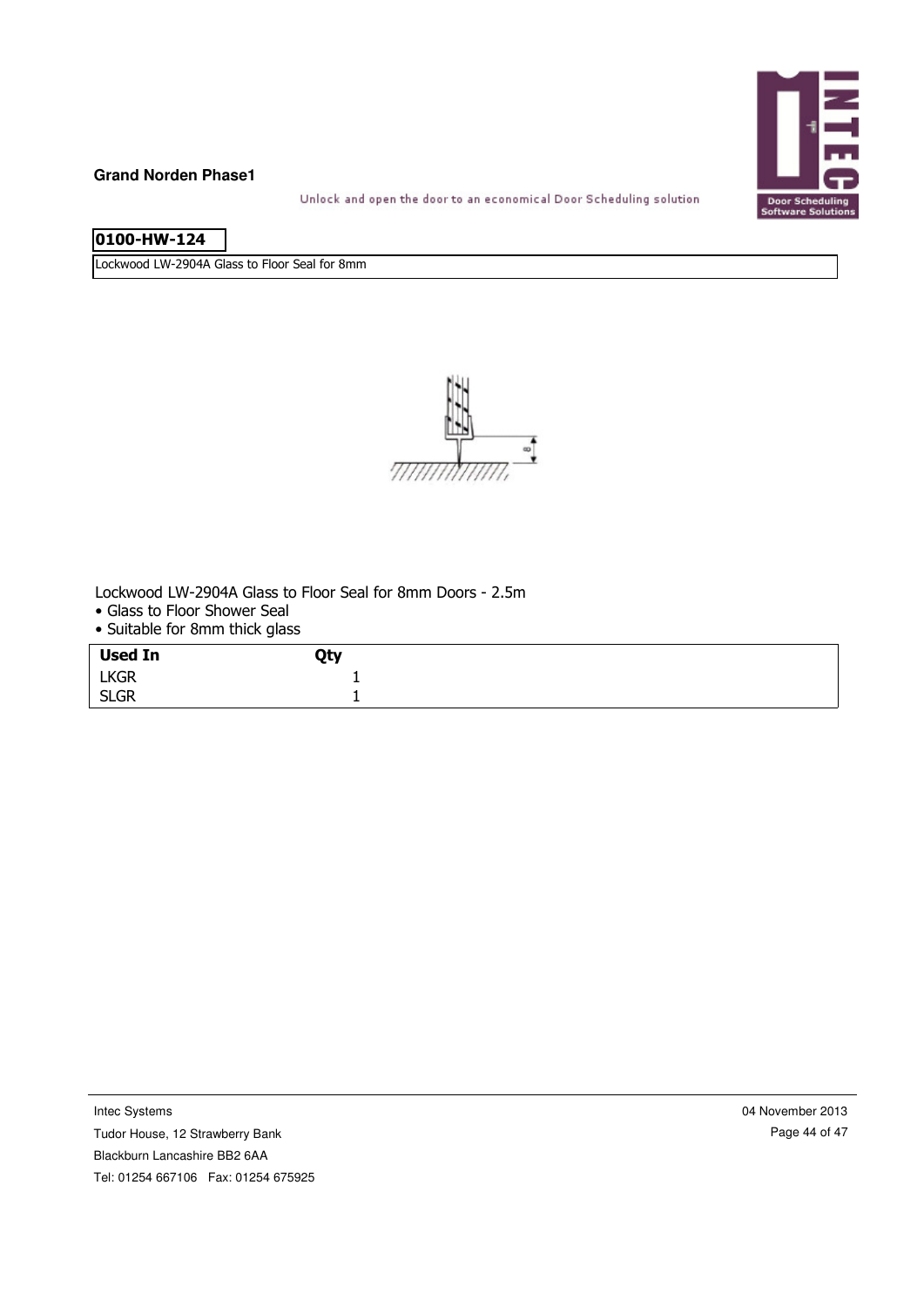

Unlock and open the door to an economical Door Scheduling solution

| 0100-HW-125 |  |
|-------------|--|
|             |  |

Lockwood LW-2905A Glass to Floor Seal for 8mm



Lockwood LW-2905A Glass to Floor Seal for 8mm Doors - 2.5m

- Glass to Floor Shower Seal
- Suitable for 8mm thick glass

| <b>Used In</b><br>. <b>. .</b> | <b>AL.</b> |
|--------------------------------|------------|
| <b>LKGR</b>                    |            |

Tudor House, 12 Strawberry Bank Blackburn Lancashire BB2 6AA Tel: 01254 667106 Fax: 01254 675925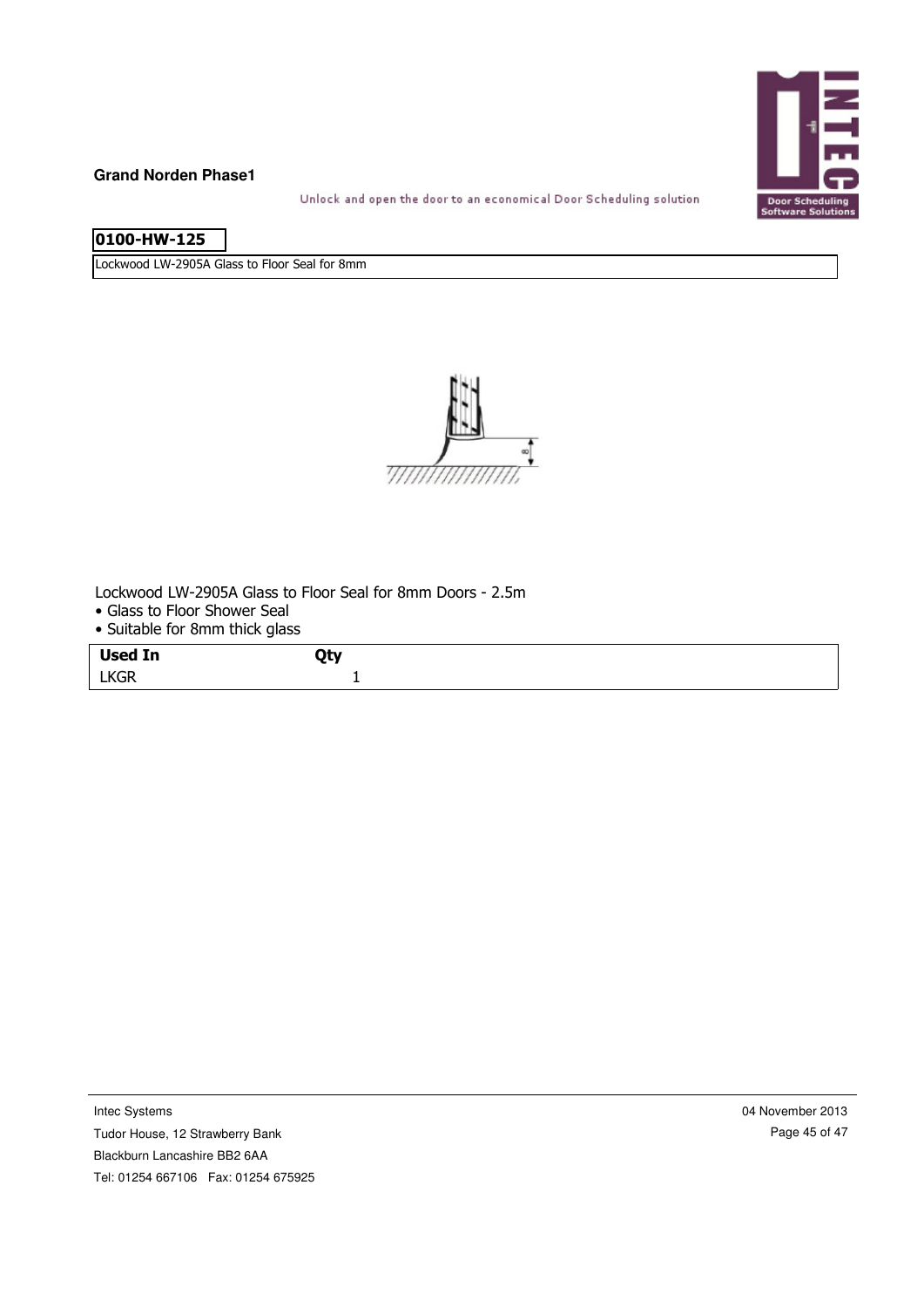

Unlock and open the door to an economical Door Scheduling solution

| 0100-HW-126 |  |
|-------------|--|
|             |  |
|             |  |
|             |  |

Lockwood LW-2907A 180° Glass to Glass Magneti



Lockwood LW-2907A 180° Glass to Glass Magnetic Seal for 8mm Doors - 2.5m

- Glass to Glass 180° Magnetic Shower Seal
- Suitable for 8mm thick glass

| <b>Used In</b> | $\mathbf{A}$<br>- . |
|----------------|---------------------|
| <b>LKGR</b>    |                     |

Intec Systems

Tudor House, 12 Strawberry Bank Blackburn Lancashire BB2 6AA Tel: 01254 667106 Fax: 01254 675925 04 November 2013 Page 46 of 47